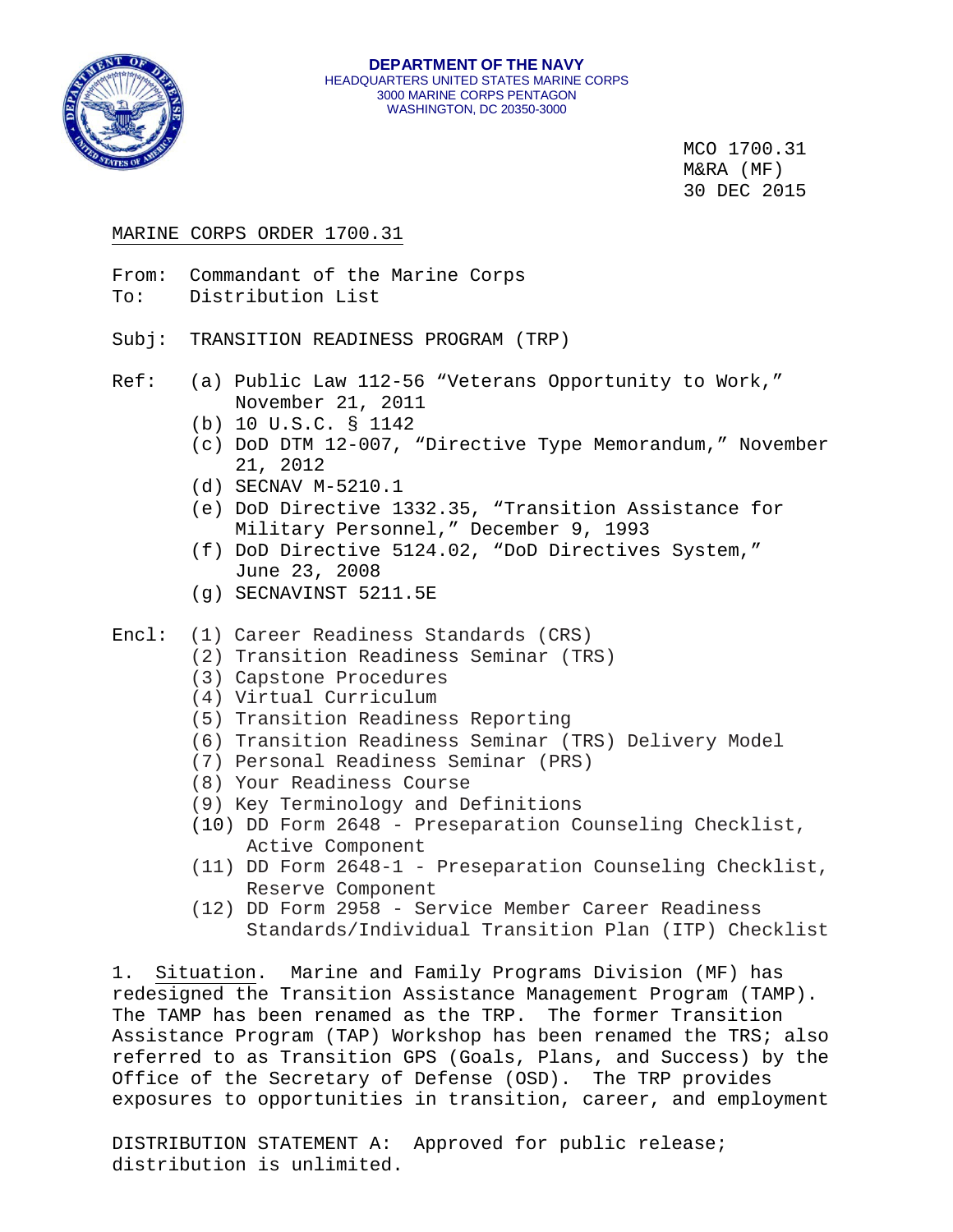assistance to Active Duty (AD), Reserve Component (RC), and eligible family members through the Career Services Center and online accessible resources.

2. Mission. The TRP ensures that Marines are prepared for their transition from military to civilian life and provides Marines and their families with the tools and resources needed to pursue Department of Defense (DoD) directed CRS as directed in references (a) through (f).

3. Execution. All Marine Corps installations and activities will comply with the policies and standards for the TRP established herein.

## a. Commander's Intent and Concept of Operations

(1) Commander's Intent. The intent of this Order is to establish updated policies and standards for TRP in order to ensure that Marines are transition ready prior to separation, retirement, deactivation, and demobilization from service.

(a) Commanders shall ensure the program and its policies stated in this Order are supported.

(b) The TRP will assist Marines in achieving their CRS in support of their career development, education, and entrepreneurship goals.

(2) Concept of Operations

(a) The TRP is the Marine Corps implementation to deliver the following mandated transition assistance services:

1. Preseparation Counseling. Informs Marines of available transition-related services, benefits, curriculum, assessments, CRS deliverables, and the ITP during and after their separation, retirement, demobilization or deactivation from AD.

2. Department of Labor Employment Workshop (DOLEW). Provides Marines with critical job search skills and tools for today's labor market to include resume writing, interviewing techniques, access to labor market information and job search techniques.

3. Veterans Affairs (VA) Benefits Briefing (VA I and II). Provides Marines with information on education,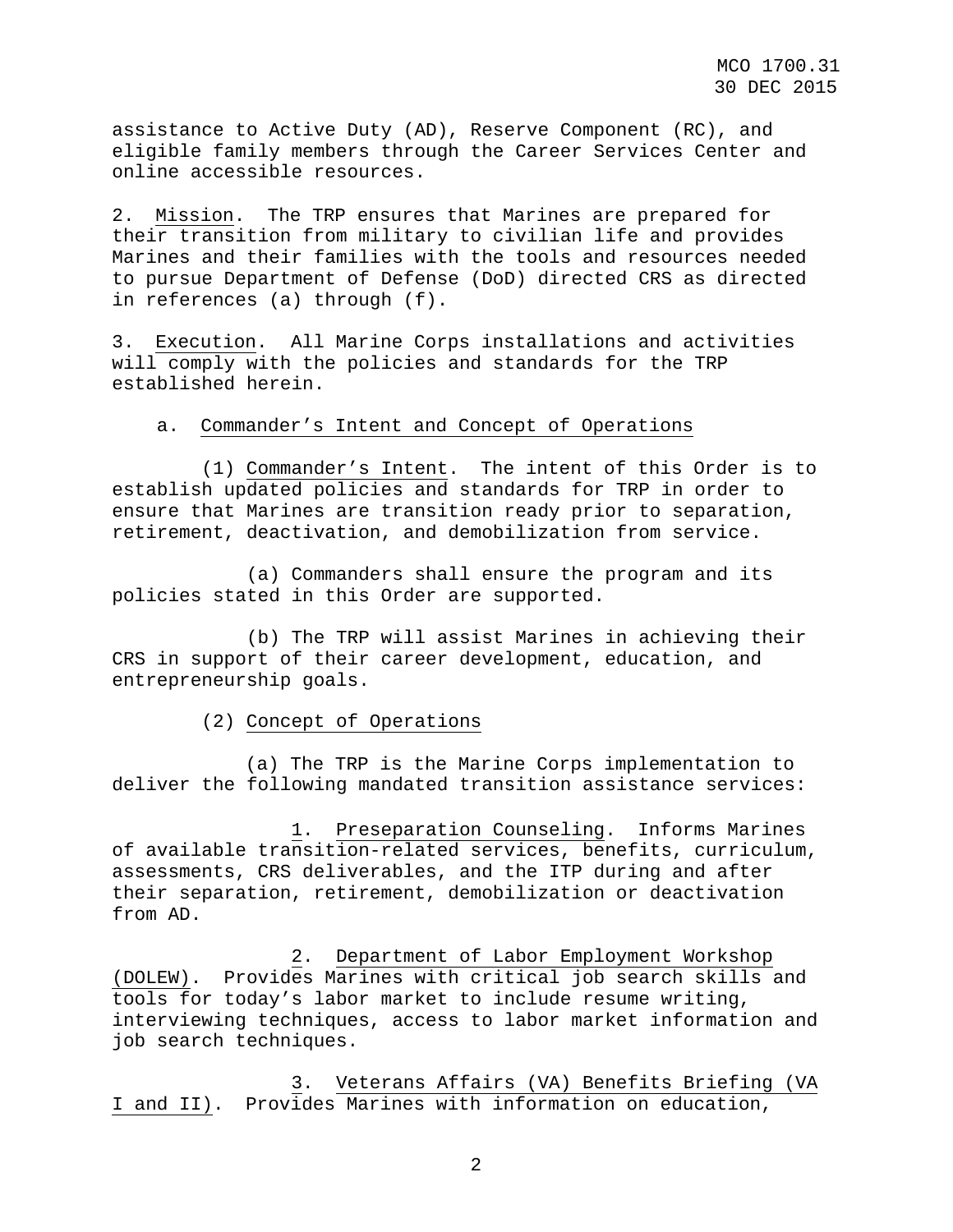healthcare, compensation, life insurance, home loans, and vocational rehabilitation and training benefits; Marines also gain an understanding of how to navigate through the e-benefits online portal and the VA disability compensation process.

(b) Eligibility. Transition readiness services are available to all AD and RC Marines and their families, who are separating, retiring, demobilizing, or deactivating; who have completed a minimum of 180 days or more of continuous AD. Transition services are available for 180 days after separation or retirement, per reference (b).

(c) Commanders and Commanding Officers (COs) must allow time for Marines to conduct transition-related activities and obtain assistance related to their post-separation goals throughout their Marine for Life Cycle (M4LC) and at predetermined action points.

## (d) The TRP consists of three major components:

1. M4LC Transition Services. Services include the PRS - the first action point in the M4LC, "Your Readiness" MarineNet course, assistance with individual assessment, career exploration, educational guidance, and career/employment assistance throughout a Marine's career.

2. Career Services and Advising. Services include advising Marines on post-transition goals to include: Career/Employment, Education, Career Technical Entrepreneurship, and review/validation of CRS.

3. Transition Readiness Seminar (TRS). Standard instruction that provides, at a minimum, mandatory requirements to include DOLEW, VA I and II, Military Occupational Code (MOC) Crosswalk, Resilient Transitions, Financial Planning, ITP Review, and Capstone Overview. This is the final action point in the M4LC.

(e) Spouses and eligible family members of eligible Marines are encouraged to participate and utilize TRP resources and services. DoD civilians are encouraged to contact their local Employee Assistance Program for career resources and services. After allowing for reasonable time for sign up by AD and their families, installation commanders may authorize DoD civilians to participate in non-TRS workshops on a spaceavailable basis.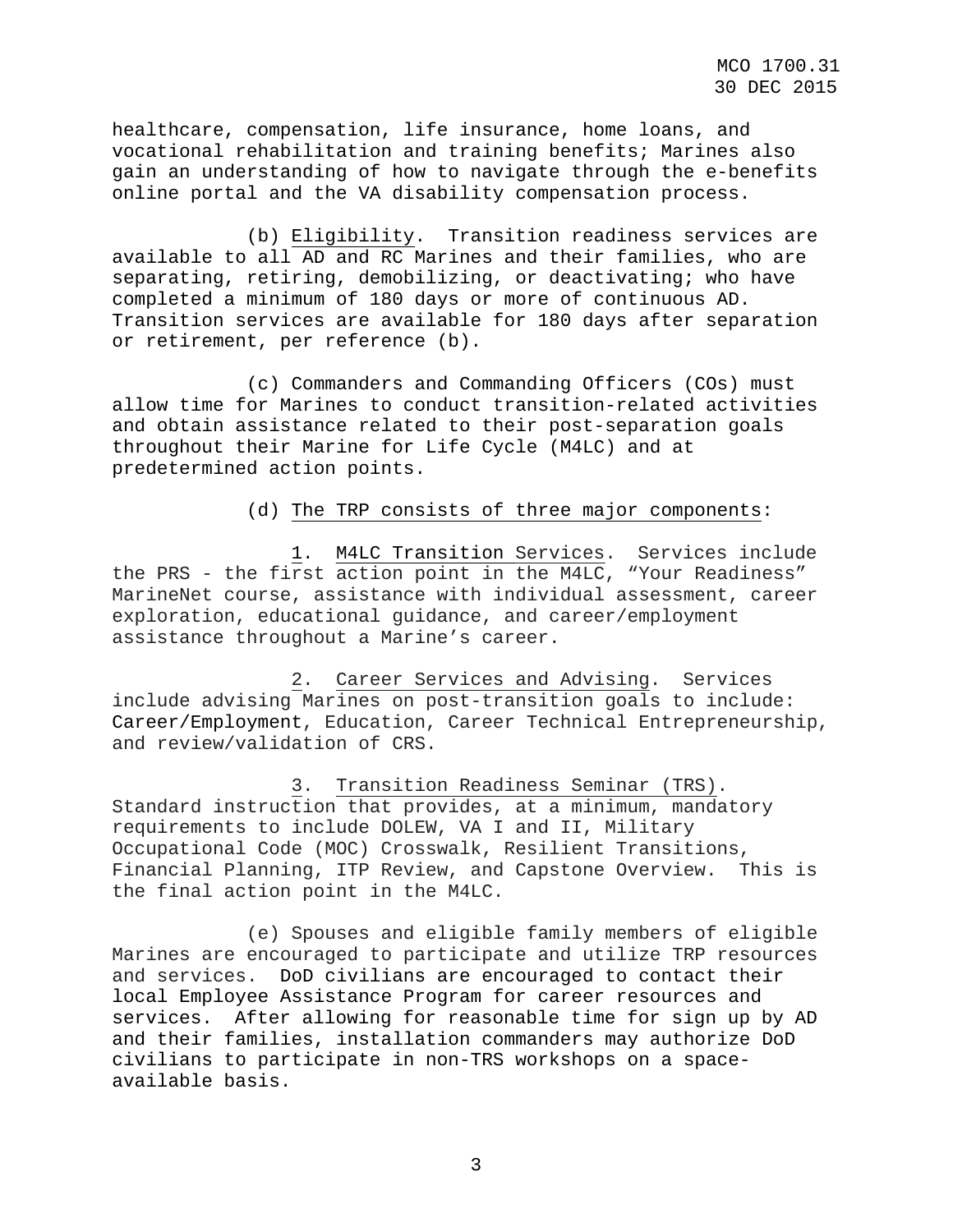b. Subordinate Element Missions

(1) The Deputy Commandant, Manpower and Reserve Affairs (DC M&RA). Establishes and maintains a TRP consistent with the policy and guidance contained in this Order and reference (c).

(2) Director, Marine and Family Programs Division, M&RA (MF) shall:

(a) Establish and support the TRP consistent with policy and program guidance in this Order.

(b) Coordinate, as appropriate, transition readiness matters with other Headquarters, U.S. Marine Corps (HQMC) MF staff agencies, major commands, DoD agencies, and other service headquarters.

(c) Provide policy oversight and guidance, and develop and propose recommended changes.

(d) Create and maintain standard transition curricula for action points in the M4LC, as defined in reference (c).

(e) Create and maintain standard PRS, Your Readiness, and TRS delivery models.

(f) Coordinate with installation Marine Corps Community Services (MCCS) Directors and monitor evaluation of personnel, budget, and training program initiatives relative to the TRP.

(g) Develop reporting requirements, staffing models, program evaluation tools, and measures of effectiveness for proper program implementation.

(h) Exercise functional control as the program and resource sponsor and serve as the Marine Corps subject matter expert on transition readiness matters.

(i) Evaluate and analyze installation TRP performance metrics, and statutory compliance.

(j) Provide oversight of prescribed certification and educational requirements for HQMC (MF) Personal and Professional Development (P&PD) and installation Transition Readiness staff.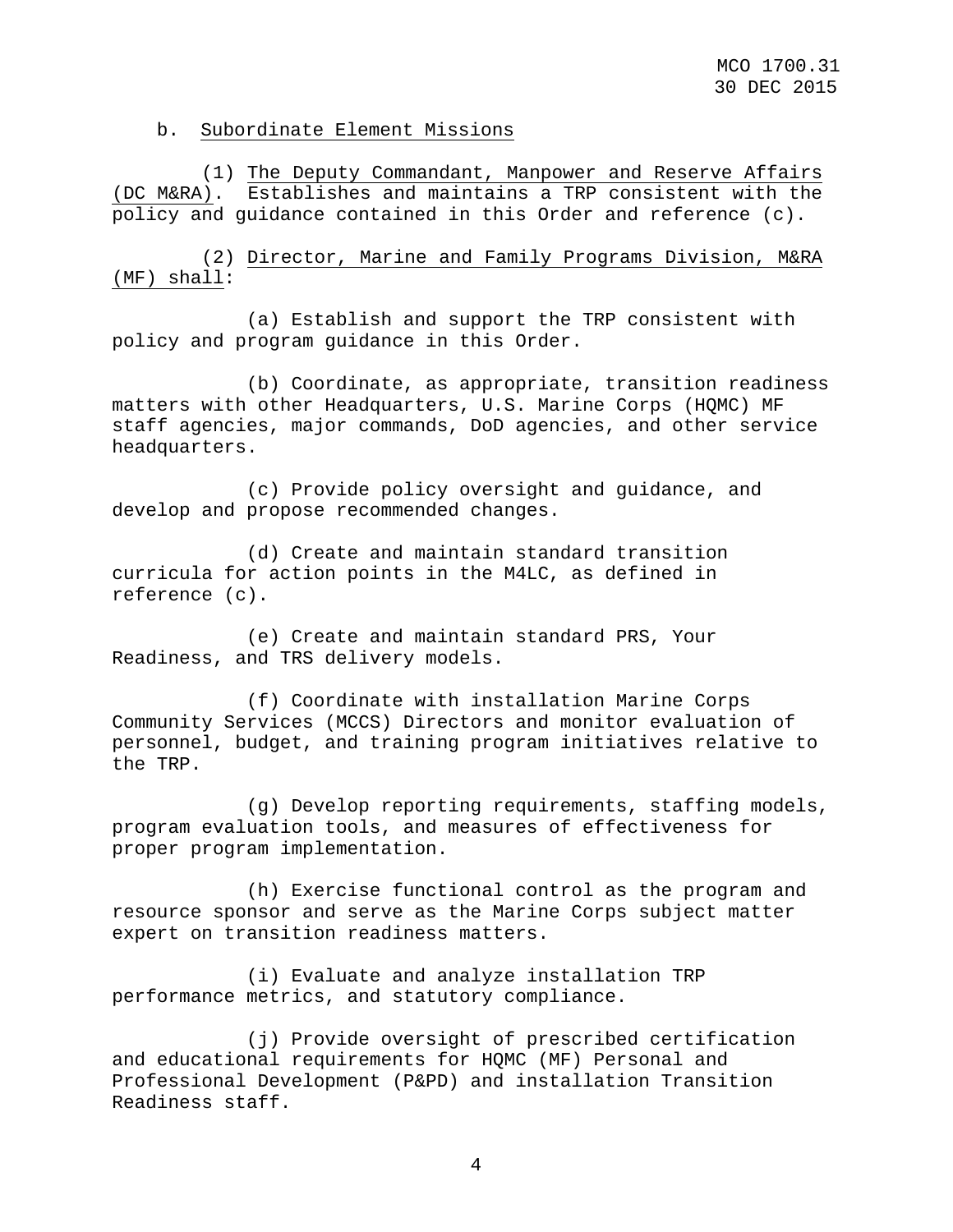# (3) Commanding General and Commander, Marine Corps Installation Command shall:

(a) Serve as a subordinate command in all matters pertaining to Marine and Family Programs.

(b) Ensure execution of the higher headquarters plan developed by DC M&RA via Marine Corps installations in order to support the Operating Forces, tenant commands, and activities.

(4) Installation Commanders shall:

(a) Actively support and promote the TRP aboard the installation.

(b) Ensure P&PD staff determines the applicability and execution for local Memoranda of Understanding with representatives of the following Federal agencies in the delivery of TRS materials: the Department of Labor (DOL), the VA, and the Small Business Administration (SBA).

(c) Ensure P&PD staff follows the HQMC (MF) standard delivery model for the PRS and TRS that includes all required curriculum subject to the availability of local service delivery partners.

(d) Ensure P&PD staff publishes a schedule of the PRS and TRS delivery dates and installation specific guidelines for eligible Marines to be registered for attendance at least two weeks in advance of scheduled PRS and TRS dates.

(e) Ensure installation training facilities are sufficient to meet military population throughput, specifically related to the TRS and PRS training class size limit of 50.

(f) Provide information technology and classrooms to support requirements in paragraph 3b4(e) above.

(g) Ensure P&PD staff validates PRS and TRS Readiness attendance and adhere to reporting requirements, as determined necessary by HQMC (MF).

(h) Ensure P&PD staff participates in annual curriculum reviews with HQMC (MF).

(i) Ensure P&PD staff reviews required pre-work and individual CRS and; CO (or designee) verifies whether Marines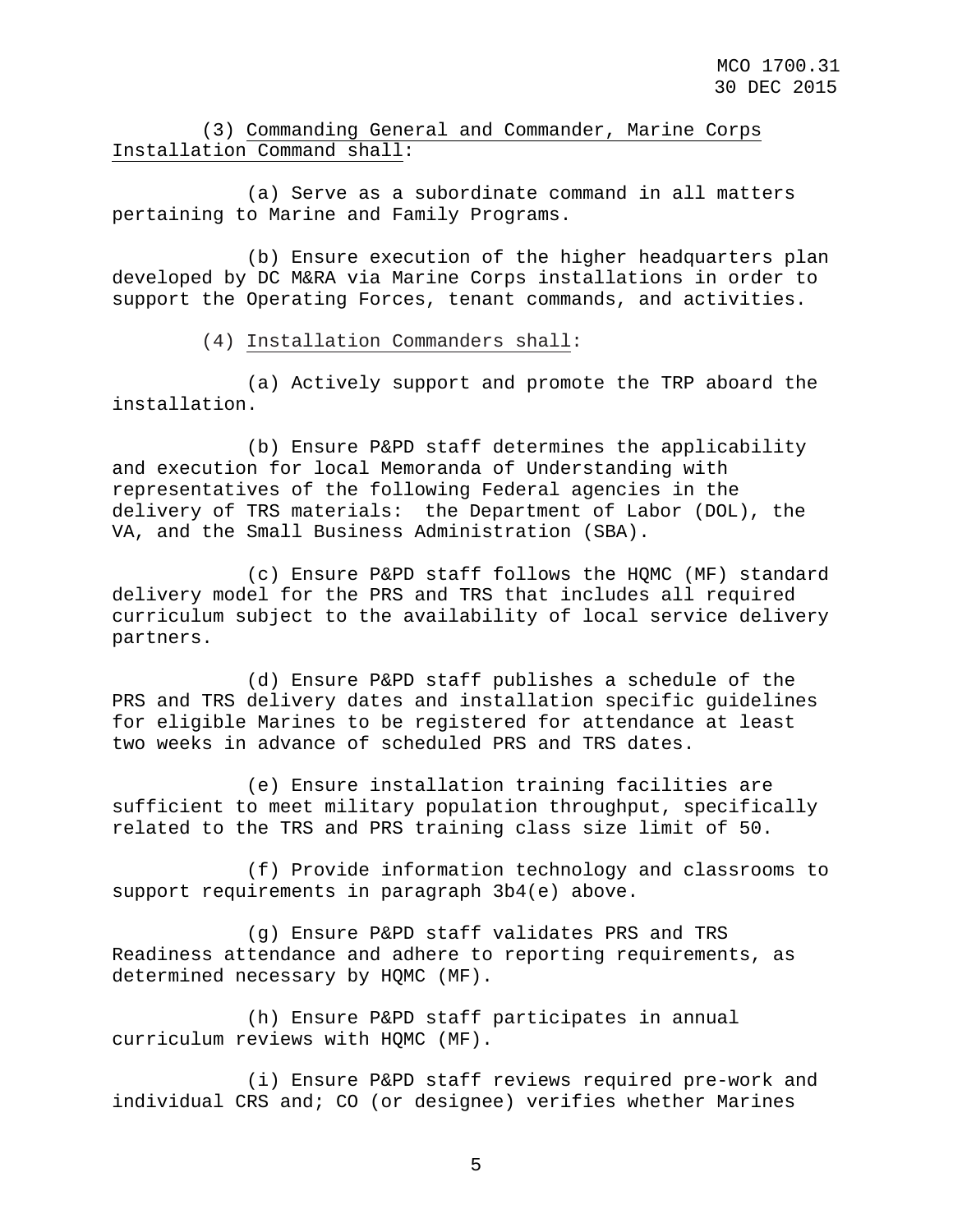have met, or not met their CRS as defined in enclosure (1) during Capstone. For those Marines who have not met CRS or require additional assistance, ensure warm handover is provided to the appropriate supporting agency.

(j) Encourage all TRS participants to complete the prescribed participant assessment(s) following each completed TRS module.

(k) Ensure sufficient fiscal, physical, and personnel resources are provided to carry out the requirements of this Order.

(l) Ensure transition readiness events, information, or updates are promoted in MCCS advertising and public affairs planning, products, and events.

(m) Provide support and adequate materials for daily operational requirements.

(n) Ensure Transition Readiness staff obtain and maintain, within 2 years of employment, HQMC (MF) approved professional development certification.

(o) Ensure TRP is in compliance with the Functional Area Checklist provided to the Inspector General (IG) of the Marine Corps by HQMC (MF).

(p) Provide transition-related services and resources to all eligible Marines and their family members as stated in this Order.

(q) Conduct outreach to local businesses, professional organizations, and employment offices to facilitate transition readiness opportunities.

(r) Advise eligible Marines and their family members of P&PD services and career and educational resources.

(s) Participate in Commanding General's Inspection Program, in conjunction with installation IG utilizing the Functional Area Checklist.

(t) Provide transition readiness standards to prepare and assist Unit Transition Coordinators (UTCs) in performing their duties in support of Transition Readiness no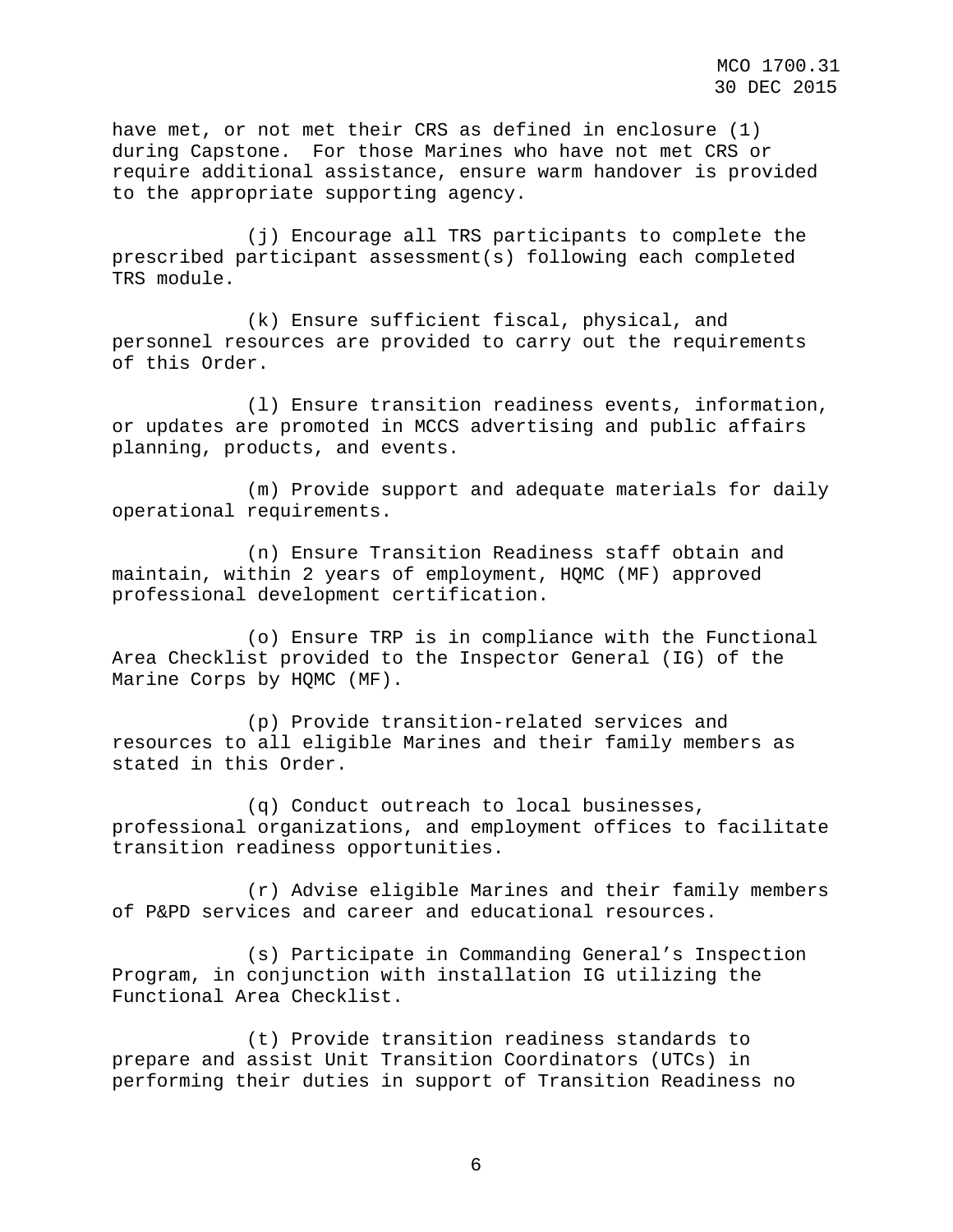later than (NLT) 45 days after their appointment to this collateral duty.

(u) Ensure transition readiness components are recorded in HQMC (MF)-defined systems, to include coordination with individual unit administrative sections aboard the installation for the entry of the PRS code in Marine Corps Total Force System (MCTFS).

(v) Utilize the Functional Area checklist prepared and maintained by MF as the standard for ensuring compliance with this Order.

(5) Commanding Officer's, Officer(s)-in-Charge, and Inspectors-Instructors shall:

(a) Allow time for Marines to participate in M4LC transition services.

(b) Ensure that all AD and RC Marines, who have completed their first 180 continuous days or more on AD perform mandatory Preseparation Counseling, VA I and II, DOLEW (unless limited or exempted per enclosure (2)), and Capstone.

(c) Designate, in writing, UTCs who will verify Capstone CRS to support transition preparedness and facilitate Capstone procedures, per enclosure (3).

(d) Ensure UTCs attend initial training session with installation Transition Readiness staff to gain knowledge of the services of the TRP NLT 45 days following their appointment to the position.

(e) Ensure all transitioning Marines attend mandatory portions of TRS. Encourage spouses of transitioning Marines to attend the TRS.

(f) Allow Marines who request to attend 2-day Track options in addition to the TRS time away from work or duty assignment to complete; this will be considered their place of duty.

 $(2)$ . (g) Approve exemptions from the DOLEW, per enclosure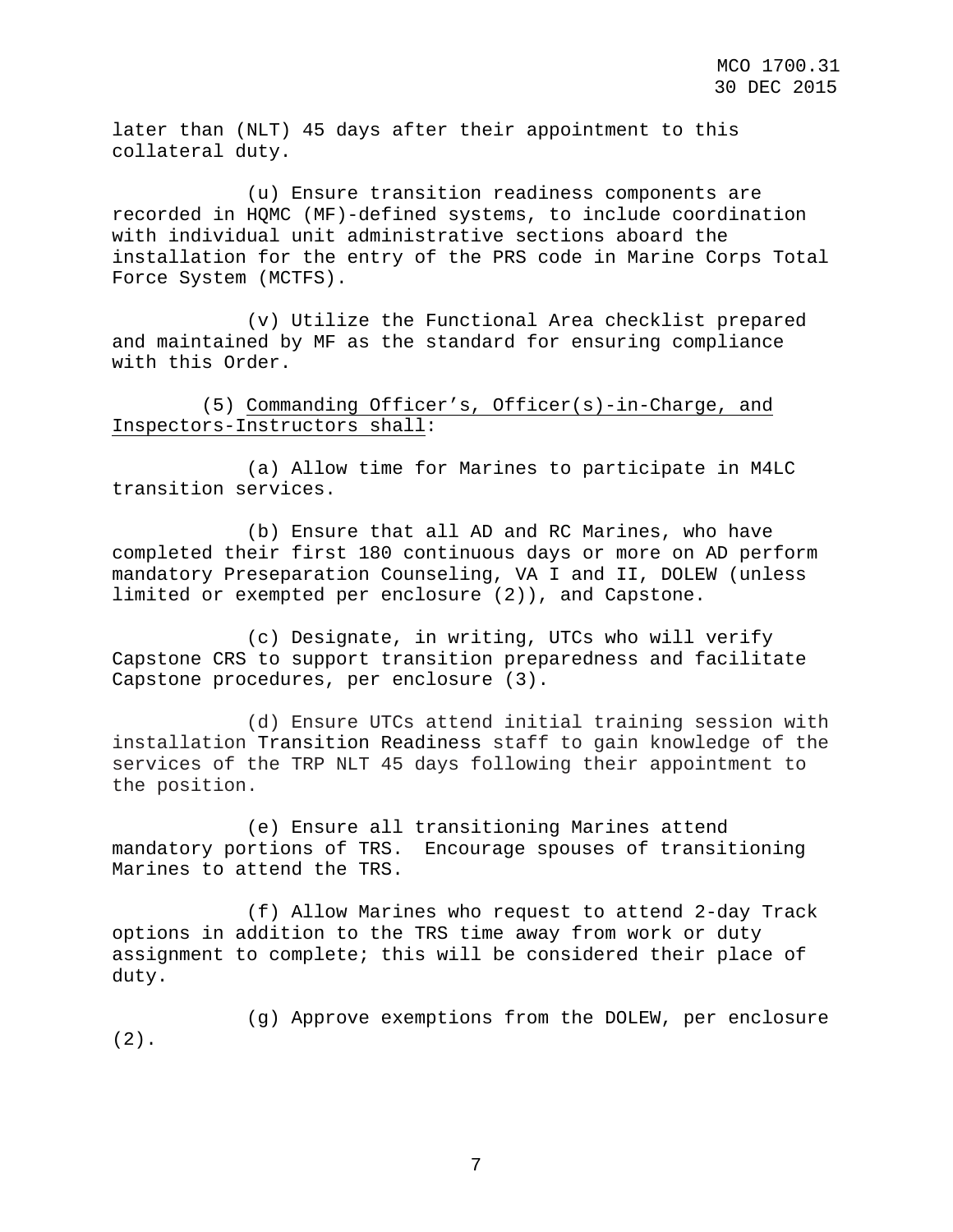(h) Determine when Marines are eligible to use Virtual Curriculum, per enclosure (4), to fulfill mandatory Transition Readiness requirements.

(i) Ensure the DD Form 2958 is reviewed for completion, verify CRS have been met or not met, and print and sign the name of CO (or designee) for each Marine, verifying their readiness for transition. For those Marines who have not met standards or require additional assistance, ensure warm handover is documented and provided in accordance with enclosure (3).

(j) Ensure the original signed DD Form 2958 is returned to the Marine, a copy is filed in the Command's official files for 12 months following transition date, and a copy is provided to installation Transition Readiness staff for completion of entry in HQMC (MF) designated system.

(k) Ensure Marines described by the following characterizations are provided priority of service for TRS and a higher level of support or referral to a supporting agency throughout the transition process:

1. Are 18-24 years old;

2. Are completing their first term of

enlistment;

shaping; or 3. Are involuntarily separating due to force

days or less. 4. Are rapidly separating from service in 89

(6) Unit Transition Coordinator (UTC)

(a) Facilitate all unit transition activities and coordinate with appropriate personnel, as necessary, to identify and monitor all separating, retiring, demobilizing and deactivating Marines, regardless of their rank, including all unanticipated separations.

(b) Attend scheduled UTC transition readiness training as conducted by TRP personnel NLT 45 days following the appointment to this collateral duty.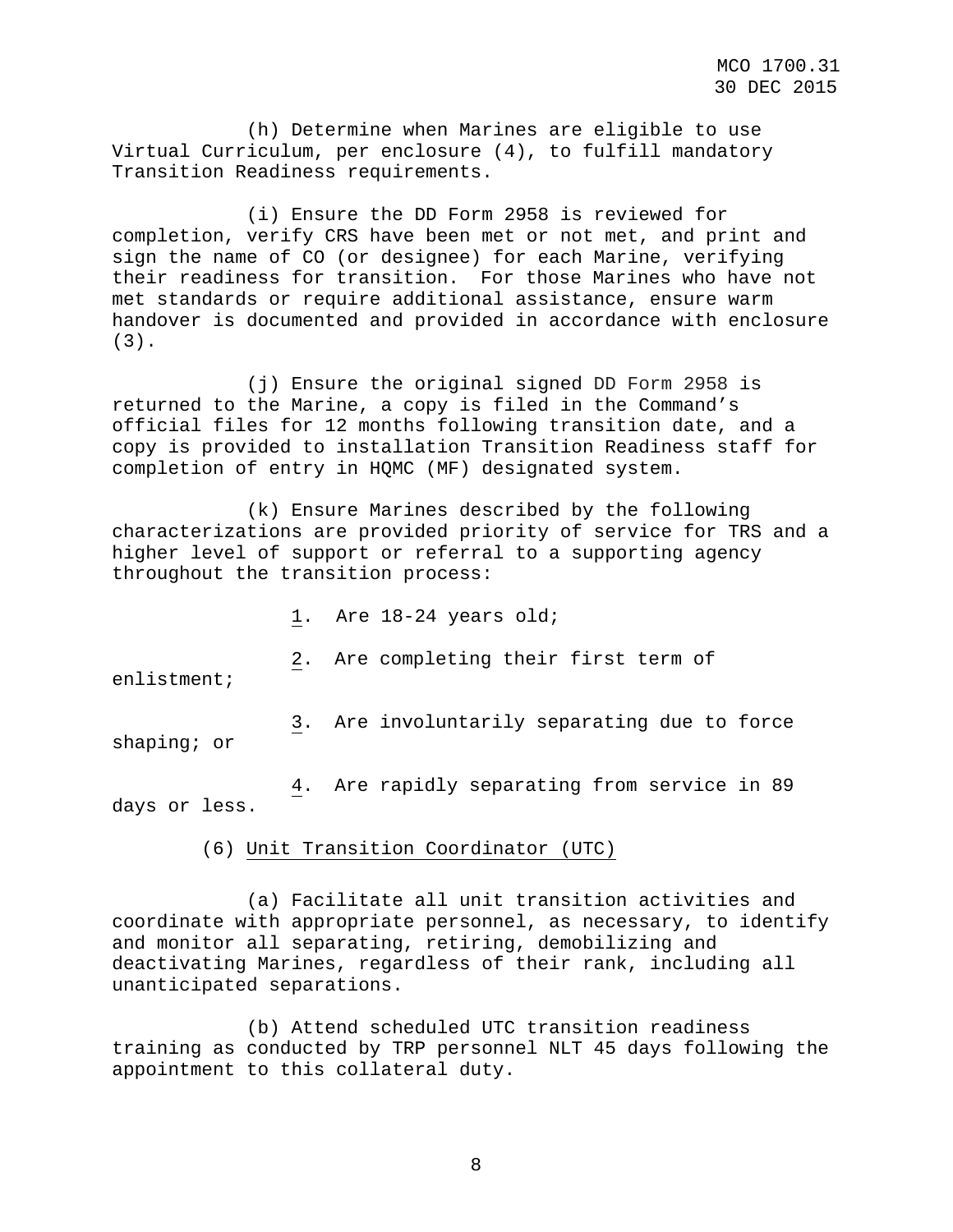(c) Collaborate with installation P&PD staff to schedule Marines to participate in mandatory and optional transition readiness training.

(d) Identify and notify eligible Marines within their unit of mandatory requirements to attend TRS 12-14 months prior to End of Active Service (EAS), or 12-24 months prior to retirement, but NLT 180 days prior to separation, demobilization, deactivation or retirement.

(e) Prepare Marines for Preseparation Counseling using the most current DD Form 2648/-1 and most current approved DoD Preseparation Counseling script in preparation for TRS by completing Section II, personal information in preparation for TRS. The most current approved Preseparation Counseling script can be found on the HQMC (MF) Transition Readiness SharePoint portal.

(f) Verify Marines complete TRS pre-work prescribed by P&PD staff, verify forms, and bring completion certificates and qualifying exemptions for the DOLEW to the TRS when scheduled.

(g) Coordinate Marines scheduled to deploy to attend TRS prior to deploying if their return date is within 180 days prior to their EAS.

(h) Coordinate Marines participation in face-to-face Capstone meeting with the CO (or designee) to ensure CRS or warm handover are documented and the DD Form 2958 is printed and signed for each Marine per enclosure (3).

(i) Verify Marines assigned to TRS do not have any scheduled appointments or commitments during TRS; this shall be designated as their place of duty.

(j) Return a copy of the completed and signed DD Form 2958 to the P&PD staff NLT 5 working days following Capstone completion. The original form will go to the Marine and a copy to the command's official files.

## (7) Installation Personnel Administration Center

(a) Verify Marines have the original, completed DD Form 2648/-1 and the DD Form 2958 prior to completing the Marine's separation out-processing. A completed form includes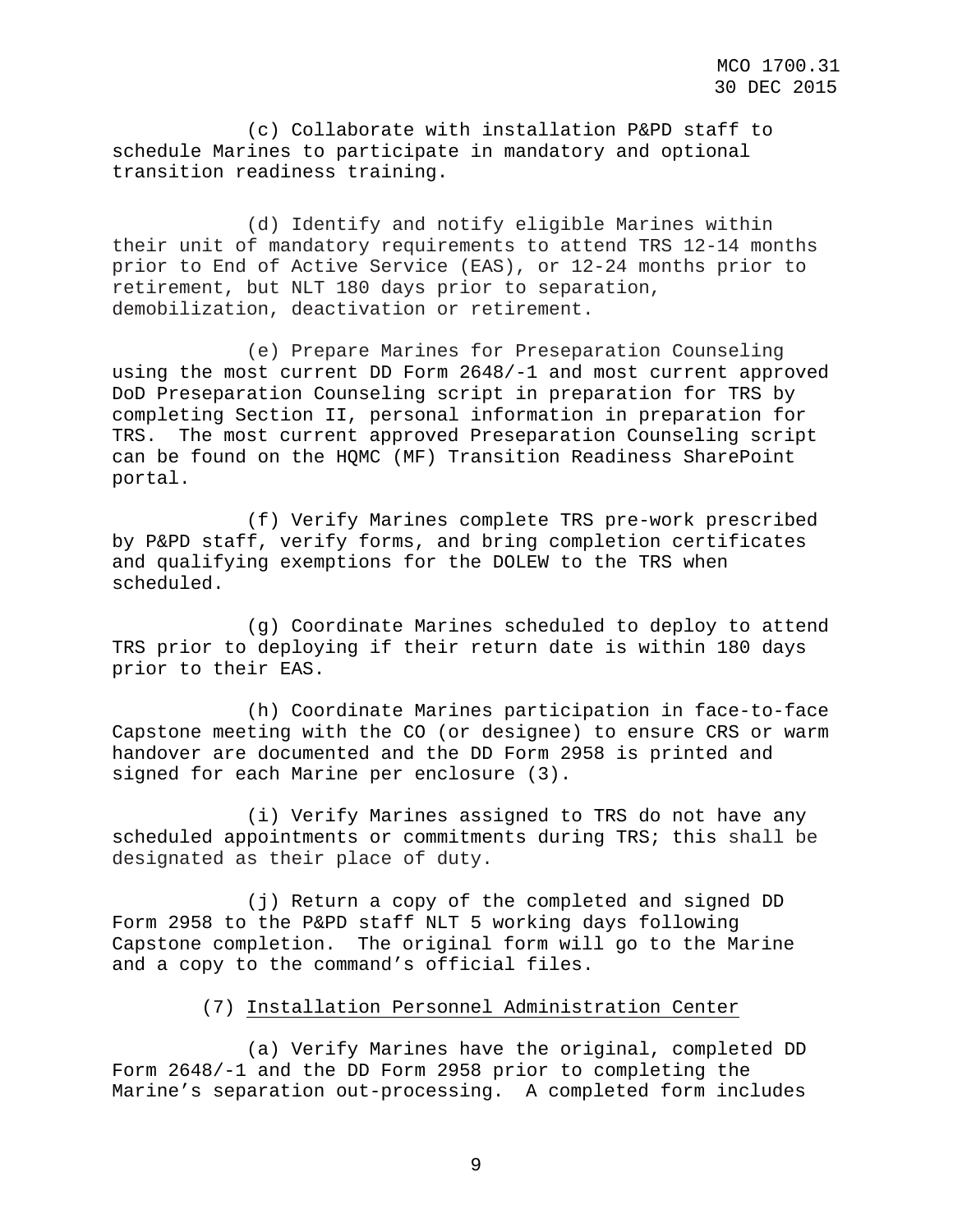signature and date by P&PD staff, Marine, and CO (or designee). Incomplete forms must be returned to their CO for completion.

(b) Coordinate with P&PD staff for the return of completed DD Form 2958 upon successful completion of Marine's out-processing.

## 4. Administration and Logistics

a. The currency, accuracy, and completeness of publication and distribution of this Order, and changes thereto, are the responsibility of the Commandant of the Marine Corps (CMC) HQMC  $(MF)$ .

b. Submit recommendations for changes to this Order to CMC HQMC (MF) via the appropriate chain of command.

c. Records created as a result of this Order shall be managed according to National Archives and Records Administration approved dispositions per reference (d) to ensure proper maintenance, use, accessibility and preservation, regardless of format or medium.

d. The generation, collection, or distribution of personally identifiable information and management of privacy sensitive information shall be in accordance with the Privacy Act of 1974, as amended, per reference (g). Any unauthorized review, use, disclosure or distribution is prohibited.

## 5. Command and Signal

a. Command. This Order is applicable to the Marine Corps Total Force.

b. Signal. This Order is effective on the date signed.

M. A. BRILAKIS Deputy Commandant for Manpower and Reserve Affairs

DISTRIBUTION: PCN 10202321100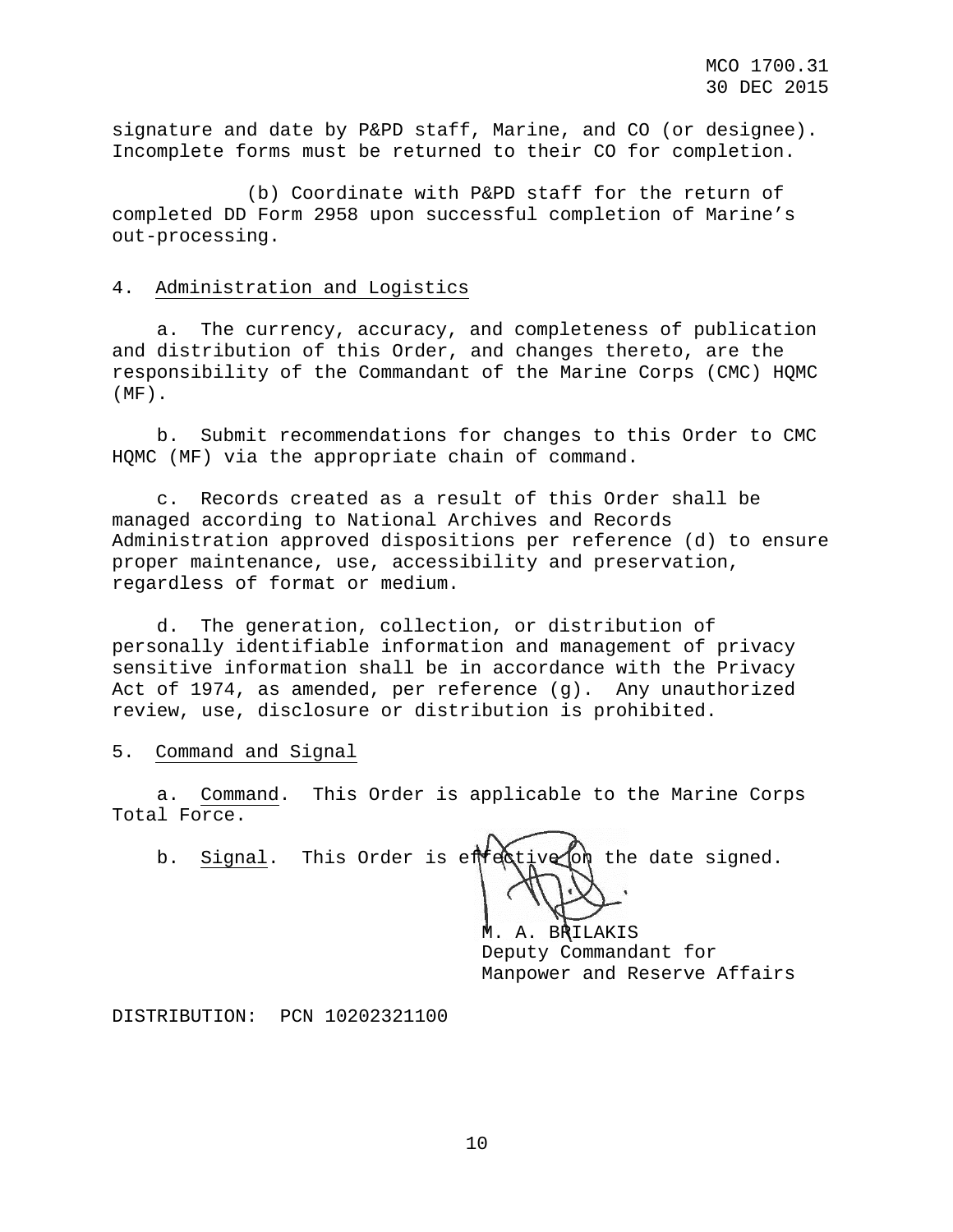### Career Readiness Standards (CRS)

1. CRS are defined as a set of common and specific activities and associated relevant deliverables that demonstrate the Marine is prepared to transition effectively and pursue post-separation higher education, career technical training, and/or civilian employment goals. All transitioning Marines must meet CRS based upon their anticipated post-service goals, except as exempted in paragraph 3 below. An overview of the CRS shall be provided by installation Transition Readiness staff during the TRS. All CRS can be accomplished throughout the M4LC and shall be documented on the DD Form 2958.

2. All transitioning Marines will initiate or complete the following CRS prior to or while attending the TRS:

a. A 12-month post-separation budget.

b. ITP, including documentation of the Marine's employment, higher education, career technical training and/or entrepreneurship goals, actions and milestones.

c. MOC crosswalk gap analysis worksheet evaluating transferability of military skills to the civilian workforce.

d. Identified requirements and eligibility for certification, licensure, and apprenticeship in the Marine's desired potential career field.

e. E-benefits registration.

f. Continuum of military service opportunity and connectivity counseling as delivered via the Reserve Opportunities and Obligations Brief (AD only).

g. Individual assessment tool to identify personal aptitudes, interests, strengths, and skills that will enable informed decision-making regarding career, higher education, or career technical field selection.

h. Job application package, receive a job offer letter or provide proof of future employment. The job application package must include a private or public sector resume, personal and professional references, and at least two submitted job applications.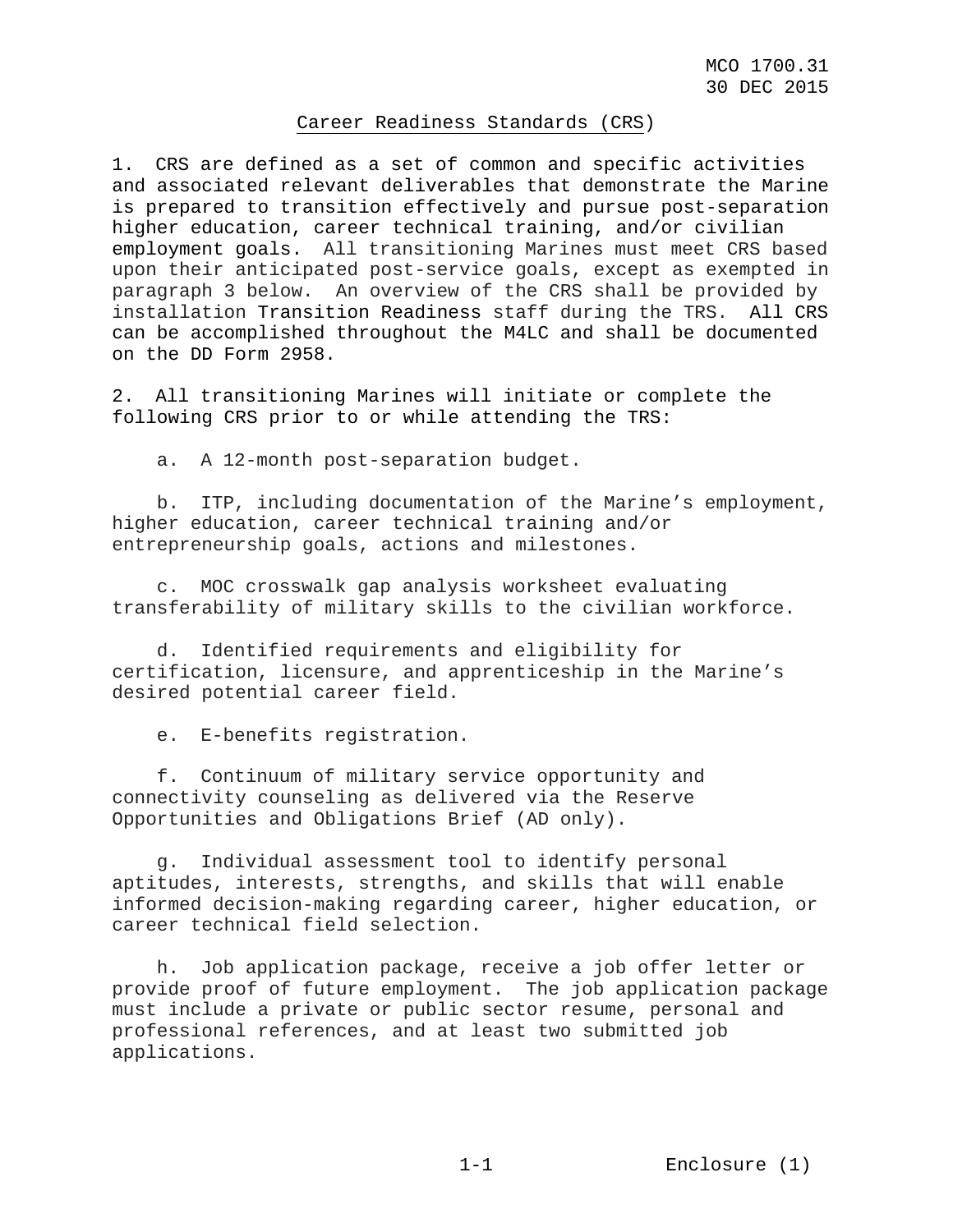i. Receive a DOL Gold Card certificate for DOL American Job Centers.

3. General and flag officers are exempt from CRS, completion of the ITP, DD Form 2958, and Capstone.

4. Accessing Higher Education and Career Technical Training CRS. In addition to the requirements in paragraph 2 above, all transitioning Marines seeking higher education or career technical training upon departure from military service will complete and provide additional documented evidence of:

a. Comparison of higher education or career technical training institution options section of the ITP.

b. Completed an application or received letter from a higher education or career technical training institution.

c. Confirmed one-on-one counseling with higher education or career technical training institution advisor via telephone, email, or letter.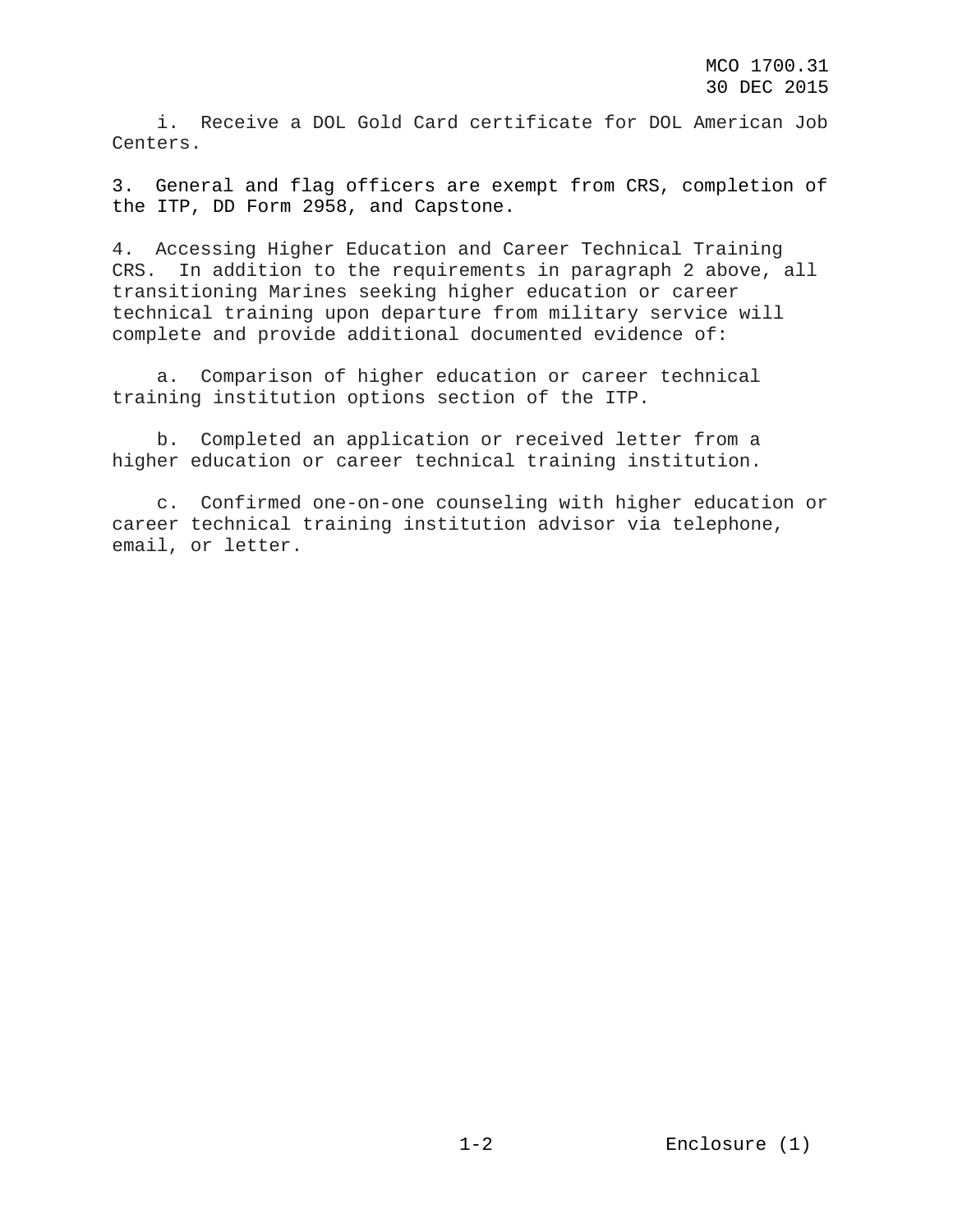#### Transition Readiness Seminar (TRS)

1. Eligibility. All AD and RC Marines who separate, retire, demobilize or deactivate after a minimum of 180 continuous days of AD are eligible and required to participate in TRS with limited exemptions as indicated in paragraph (4) below. DoD Civilians are not authorized to attend TRS.

2. The following are mandatory requirements of TRS:

a. Preseparation Counseling. Informs Marines of available transition-related services, benefits, curriculum, assessments, CRS deliverables, and the ITP during and after their separation, retirement, demobilization or deactivation from AD.

(1) 12-14 months prior to a separating or deactivating Marine's EAS or at least 24 months prior to retiring Marine's EAS but NLT 180 days prior to EAS, Marines will meet with their UTC, to initiate Preseparation Counseling and the Preseparation Counseling Checklist (DD Form 2648/-1) at their command.

(2) RC Marines serving 180 continuous days or more on AD, as in the performance of mobilization or AD for Operational Support (ADOS) orders, shall begin the Preseparation Counseling process as soon as possible within their remaining AD period of service. The AD gaining force command is responsible for ensuring all assigned RC personnel complete mandatory transition assistance requirements prior to release from AD or return to Home Training Centers (HTC). RC Marines may choose to decline Preseparation counseling with verification of completed DD Form 2648-1 for each successive period of AD consisting of 180 days or more of continuous service.

(3) Preseparation Counseling will not be provided to a Marine who is being discharged or released before completion of that Marine's first 180 continuous days on AD.

(4) Preseparation Counseling shall begin as soon as possible within the remaining period of service for unanticipated separations with less than 90 days prior to EAS.

(5) The Marine shall sign and bring the DD Form 2648/-1 to the TRS.

(6) Upon completion of the TRS, the P&PD staff will sign and date the form indicating the Marine has received all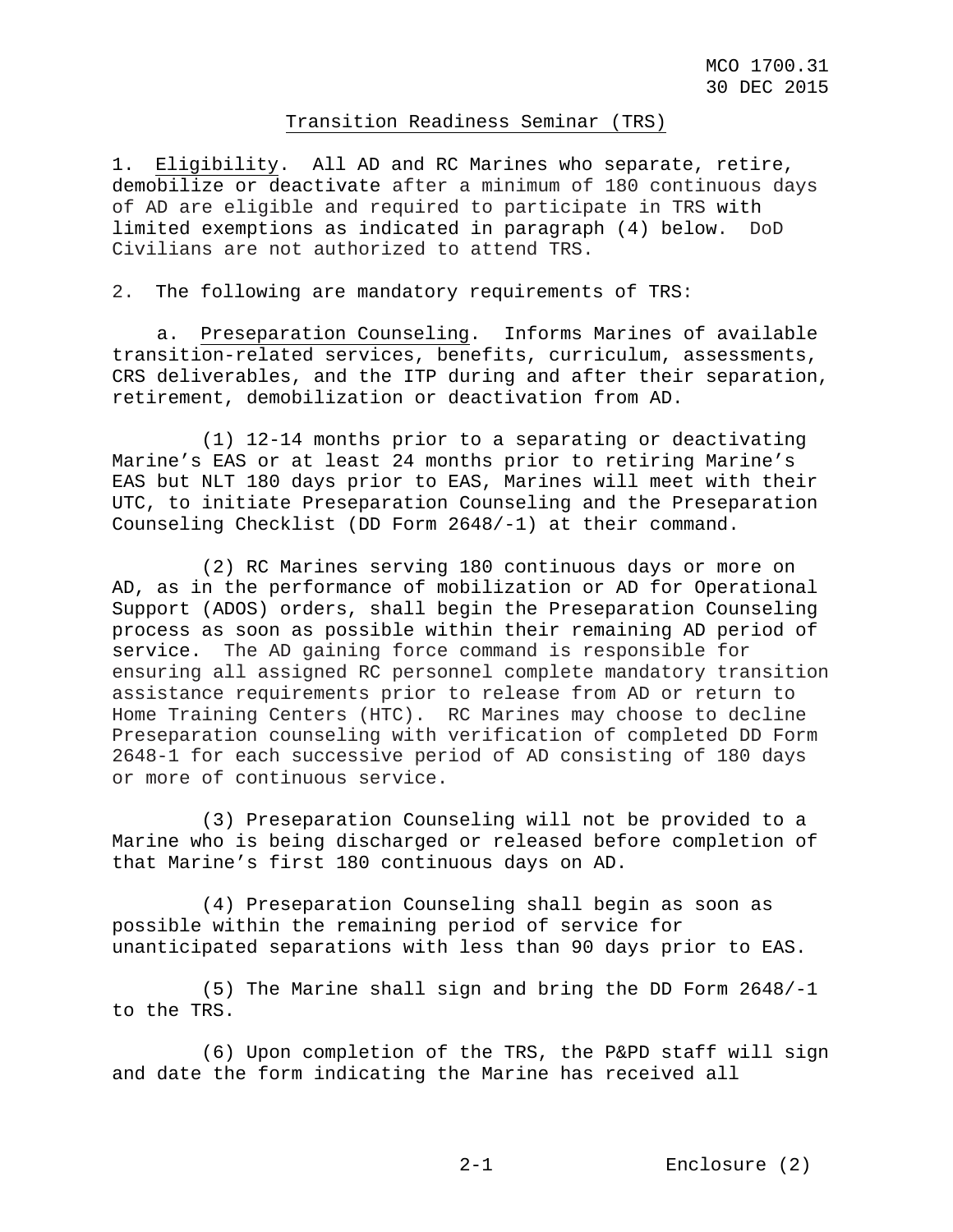information on the topics selected. An original signed copy will be returned to the Marine.

(7) Transition Readiness Staff shall enter the DD Form 2648/-1 data into the HQMC (MF)-defined system NLT one week following the completion of the Form. The DD Form 2648/-1 has no expiration date; a copy of the form is not required to be retained by the staff. The CO and Transition Readiness staff shall determine reasonable timeframe with completion of any previous DD Form 2648/-1.

b. Completion of VA I and II.

c. Completion of DOLEW unless approved for an exemption as defined below.

3. Except for those components designated as mandatory, completion of these subcomponents is determined based on the eligible Marine's ability to attain CRS. TRS consists of these subcomponents:

a. Resilient Transitions.

b. Completion of a MOC Crosswalk to include completion of gap analysis.

c. Personal Financial Planning for Transition to include completing a 12-month post-separation budget.

d. ITP Review.

4. Exemptions. The DOLEW is the only component of TRS for which Marines may receive an exemption from participation. All exemption requests must be documented on the DD Form 2958. Marines who qualify for an exemption may elect to participate in the DOLEW. Reference (c) establishes the following exemptions from participating in the DOLEW:

a. Marines retiring after 20 or more years of active military service.

b. Marines who meet one of the following criteria:

(1) Are able to provide documented evidence of civilian employment.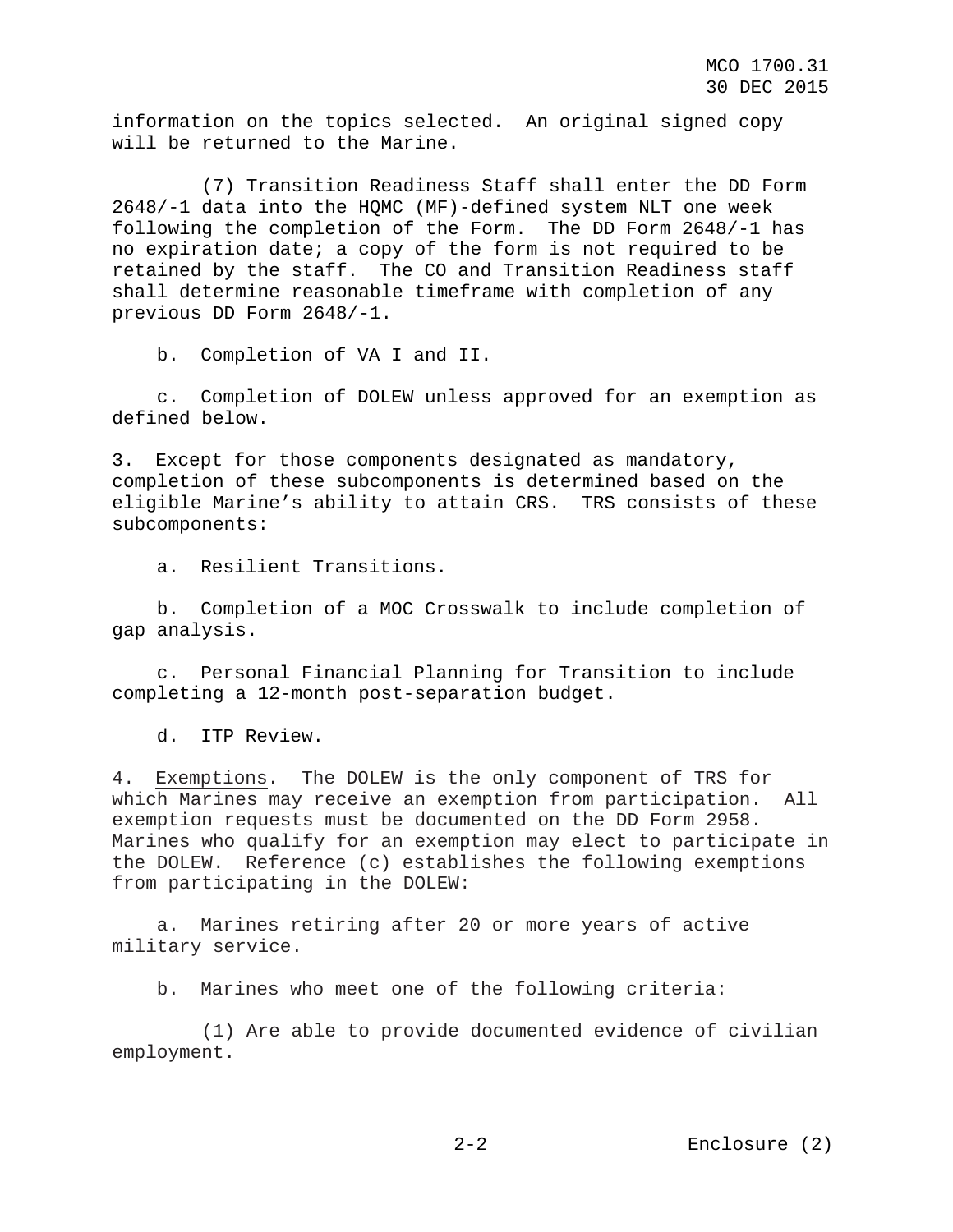(2) Are able to provide documented acceptance into an accredited career technical training, undergraduate, or graduate degree program.

(3) Marines with specialized skills who, due to unavoidable circumstances, are needed to support a unit on orders scheduled to deploy within 60 days. The first CO in the Marine's chain of command with court martial authority pursuant to Chapter 47 of the Uniform Code of Military Justice must certify on the DD Form 2958 exemption from the DOLEW. A make-up plan must accompany the postponement certification.

(4) Wounded, ill, and injured recovering Marines most likely to transition out of AD, who are enrolled in the Education and Employment Initiative or a similar transition program designed to secure employment, higher education, or technical training post-separation. The Marine must provide proof of entry into the specific program(s).

(5) AD and RC Marines who have previously attended the DOLEW within the previous 24 months.

5. All Marines are encouraged to attend TRS at a Marine Corps installation. In those cases where an eligible Marine's duty station is more than 100 miles away from a Marine Corps installation, attendance at a transition class offered by another Military Service is acceptable. The Virtual Curriculum may be utilized to fulfill this requirement as referenced in enclosure (4). Operations and Maintenance, Marine Corps funds are not authorized to support TAD/travel to attend TRS. Documentation of completed TRS components must be provided to the P&PD staff.

6. TRS shall be the place of duty for the Marine for the time specified and provided by the P&PD Staff. The Marine should be released during duty hours to complete TRS and exempt from normal duty for the full 24 hour period of each workshop or briefing day and 12 hours immediately preceeding and following TRS.

7. Spouses of eligible Marines are encouraged to attend all or part of the TRS, as desired.

8. Additional Tracks. Marines desiring to attend will be afforded the opportunity to register and attend additional 2-day Tracks on Accessing Higher Education, Career and Technical Training, and Entrepreneurship, as defined in enclosure (1);

2-3 Enclosure (2)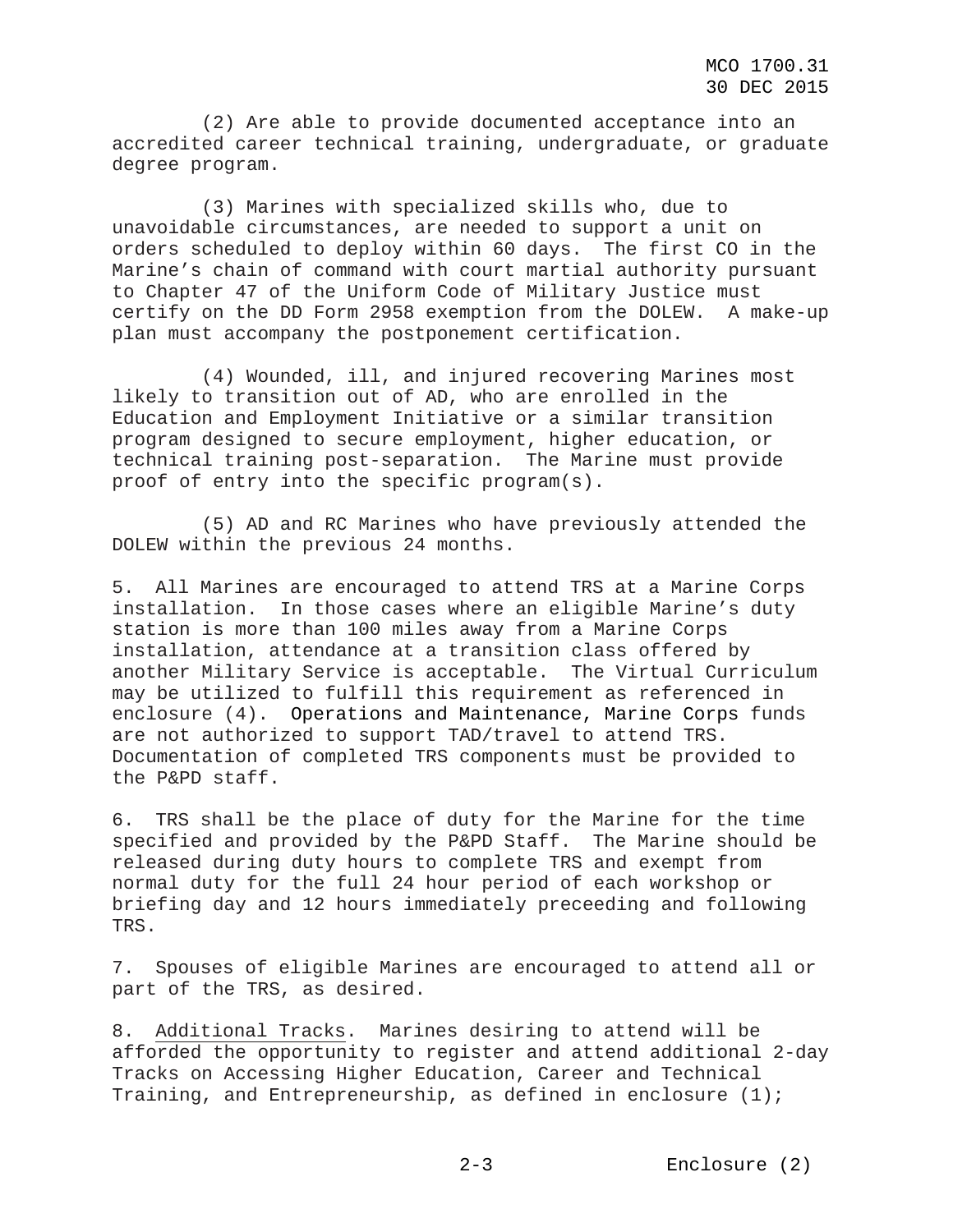this will be considered their place of duty. Marines electing to attend the 2-day Tracks will complete additional CRS for the track(s) selected per enclosure (3).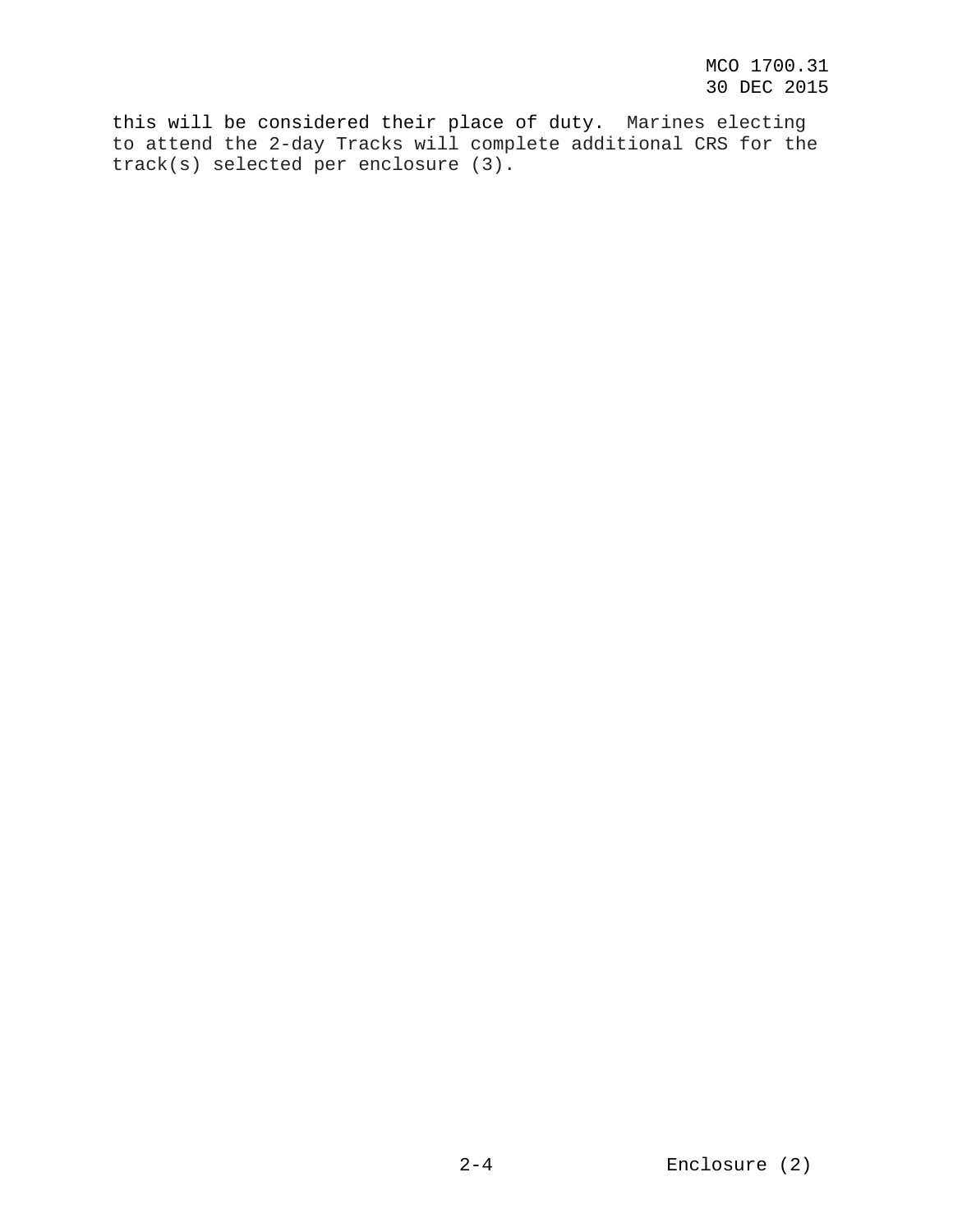## Capstone Procedures

1. Capstone is the culmination of the transition process and occurs NLT 90 days preceding anticipated separation, retirement, demobilization or deactivation. Using the DD Form 2958, the CO (or designee), as scheduled by their UTC, personally interviews each separating Marine to determine if the Marine has met CRS, has a viable plan to transition from military to civilian life, and has been provided a warm handover to connect with external agencies that offer additional assistance.

2. Per enclosure (2) of this Order, transitioning Marines will attend the TRS and complete the required documentation throughout the M4LC.

3. Installation P&PD staff will review CRS; CO (or designee) will verify whether Marines have met or not met CRS as defined in enclosure (1) prior to Capstone.

4. In the case of eligible AD Marines with an unanticipated separation of less than 90 days or fewer before discharge or release from AD, Capstone will be completed NLT the date of separation as reflected on the DD Form 214.

5. In the case of eligible RC Marines released from AD, in which operational requirements make the prescribed timeline unfeasible, Capstone will be completed NLT the date of release from AD as reflected on the DD Form 214.

6. The P&PD staff shall review the Marine's DD Form 2958 and other documents listed in paragraph 2 above prior to Capstone.

7. The Marine shall bring the following information to the Capstone:

a. DD Form 2648/-1, Preseparation Counseling Checklist, completed and signed.

b. DD Form 2958, signed by the Transition Counselor.

c. Completed ITP.

d. 12-month post-separation budget.

e. MOC Crosswalk Gap Analysis worksheet.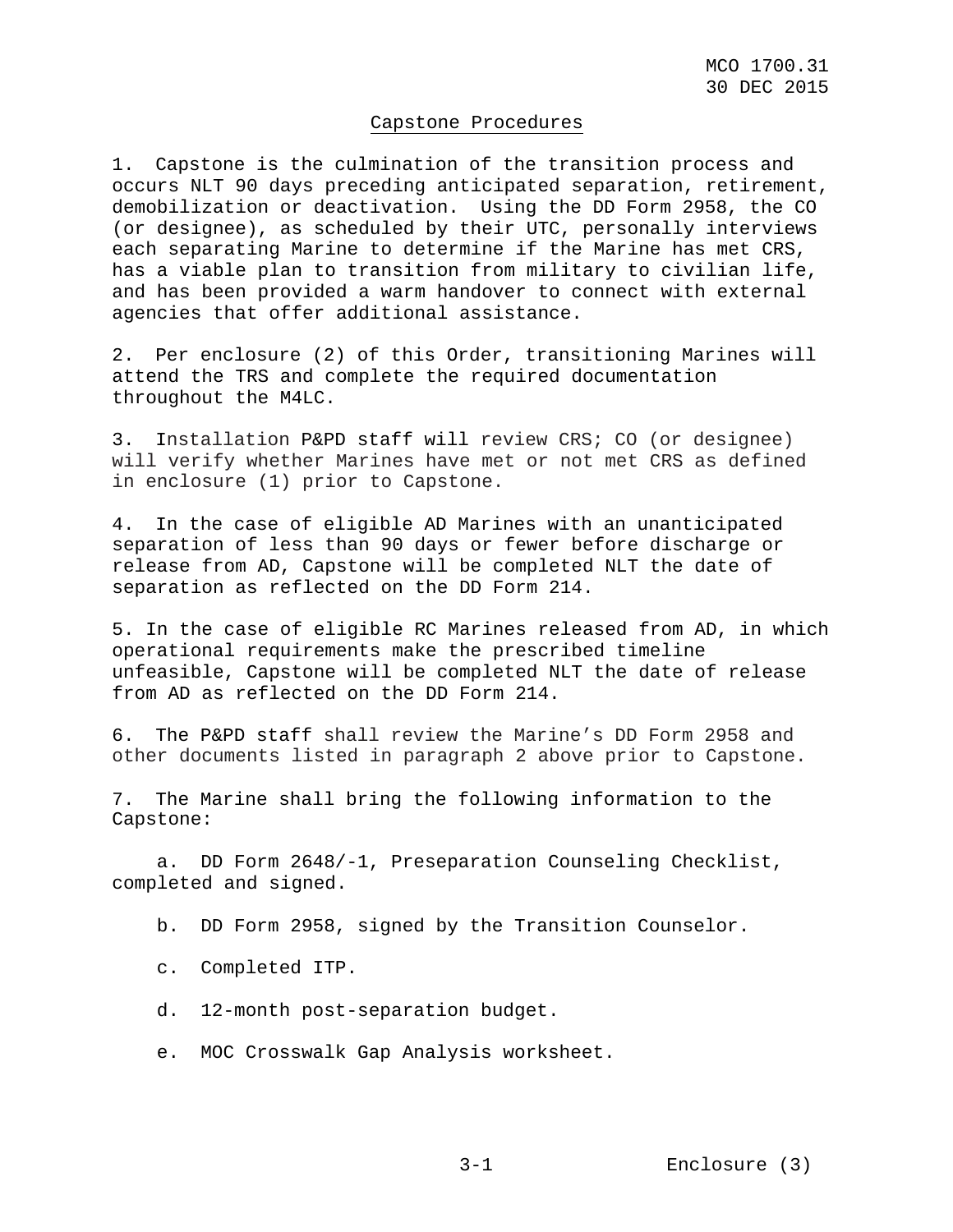f. Completed job application package or job offer letter (if applicable).

g. DOL Gold Card Certificate

h. Completed self-assessment.

i. Completed application, current attendance, or letter of acceptance for a college/university or technical training institution (if applicable).

j. Confirmation of counseling appointment with academic advisor at college or technical training institution (if applicable).

8. DD Form 2958 shall be completed as follows:

a. Section I, Service Member Information. This section shall be completed in full by the Marine.

b. Section II, Common Career Readiness Standards. This section shall be verified prior to Capstone by the Transition Readiness staff for all participants after reviewing the Marine's completed ITP (including completion of the Military Occupation Specialty Crosswalk Gap Analysis), 12-month postseparation budget, completed self-assessment, completed job application package including, at a minimum, a resume and personal and professional references, receipt of a DOL Gold Card, and after confirming the Marine has registered on ebenefits and attended the Reserve Opportunities and Obligations Brief at the TRS.

c. Section III, Accessing Higher Education/Career Technical Training Readiness Standards. This section shall be completed prior to Capstone by Transition Readiness staff or the CO for those Marines with intention to attend an institution of higher learning or career/technical training after reviewing the Marine's self-assessment, comparison of academic or training institution choices, application or acceptance letter and confirmed meeting with academic advisor.

d. Section IV, Other. This section shall be completed by Transition Readiness staff or CO prior to Capstone after confirming completion of DD Form 2648/1, attendance at the VA Benefits Briefings, attendance at the DOLEW, attendance at

3-2 Enclosure (3)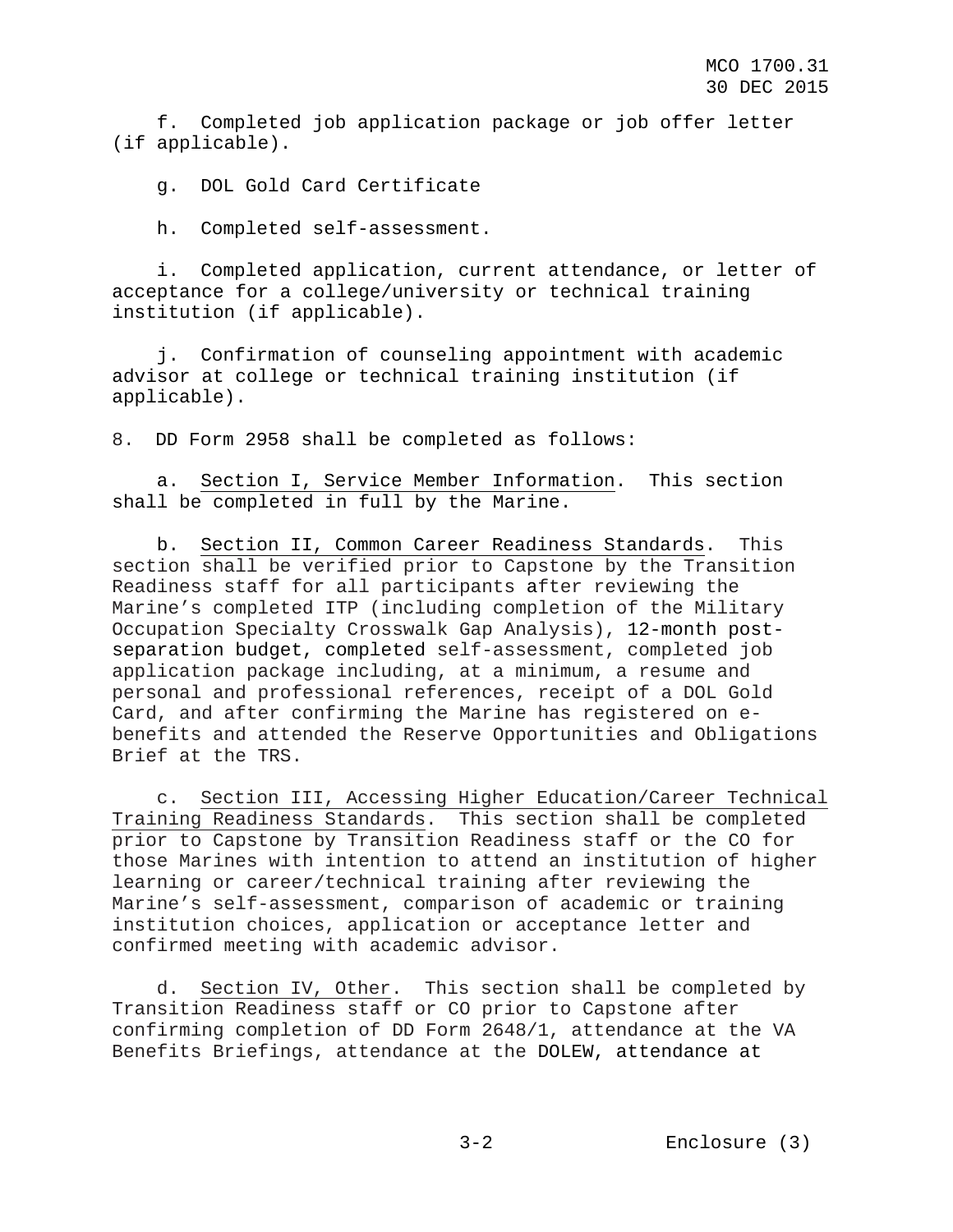MCO 1700.31 30 DEC 2015

additional track workshops, and after reviewing Block I/Section I of the Marine's ITP. If the Marine was exempted from attendance at the DOLEW, block 20 must indicate the specific category under which the exemption was granted.

e. Section V, Warm Handover To Supporting Agencies Contact Information. This section shall be completed in full, excluding box (d), by the Marine during the TRS by locating information as follows:

(1) To locate a VA Representative Name (block 24a), go to [www.va.gov](http://www.va.gov/) and select Locations and Regional Benefits Offices. Select the appropriate destination location for the transitioning Marine to obtain contact information. Enter this information into line 24 on the DD Form 2958.

(2) To locate a DOL Representative Name (block 25a), go to [www.servicelocator.org](http://www.servicelocator.org/) and enter the destination zip code for the transitioning Marine. Select the name for the office of choice, and a contact name and phone numbers will be listed. Enter this information into line 25 on the DD Form 2958.

(3) Other resources identified by the Marine, transition counselor, CO (or designee) can be completed in line 26 of the DD Form 2958.

f. Section VI, Verification. The transitioning Marine shall sign line 28 of the DD Form 2958. Line 29 shall be signed by Transition Readiness staff. The CO (or designee) shall determine, based upon supporting documentation and/or evidence provided by the Marine, if they did or did not meet the CRS on line 27 and sign and print their name in line 30 of the DD Form 2958.

9. If the CO (or designee) determines that the Marine does not meet the CRS and requires a referral to a supporting agency, the appropriate "handover confirmed" box shall be checked in item (d) of line 24, 25, or 26 of the DD Form 2958, after first ensuring the Marine has had personal contact with the appropriate agency.

10. The CO (or designee) shall provide the original completed DD Form 2958 to the Marine and ensure a copy is filed in the command's official files. A copy of the DD Form 2958 must also be provided to the installation Transition Readiness staff to complete the entry of information in the Marine's record in the Service tracking system.

3-3 Enclosure (3)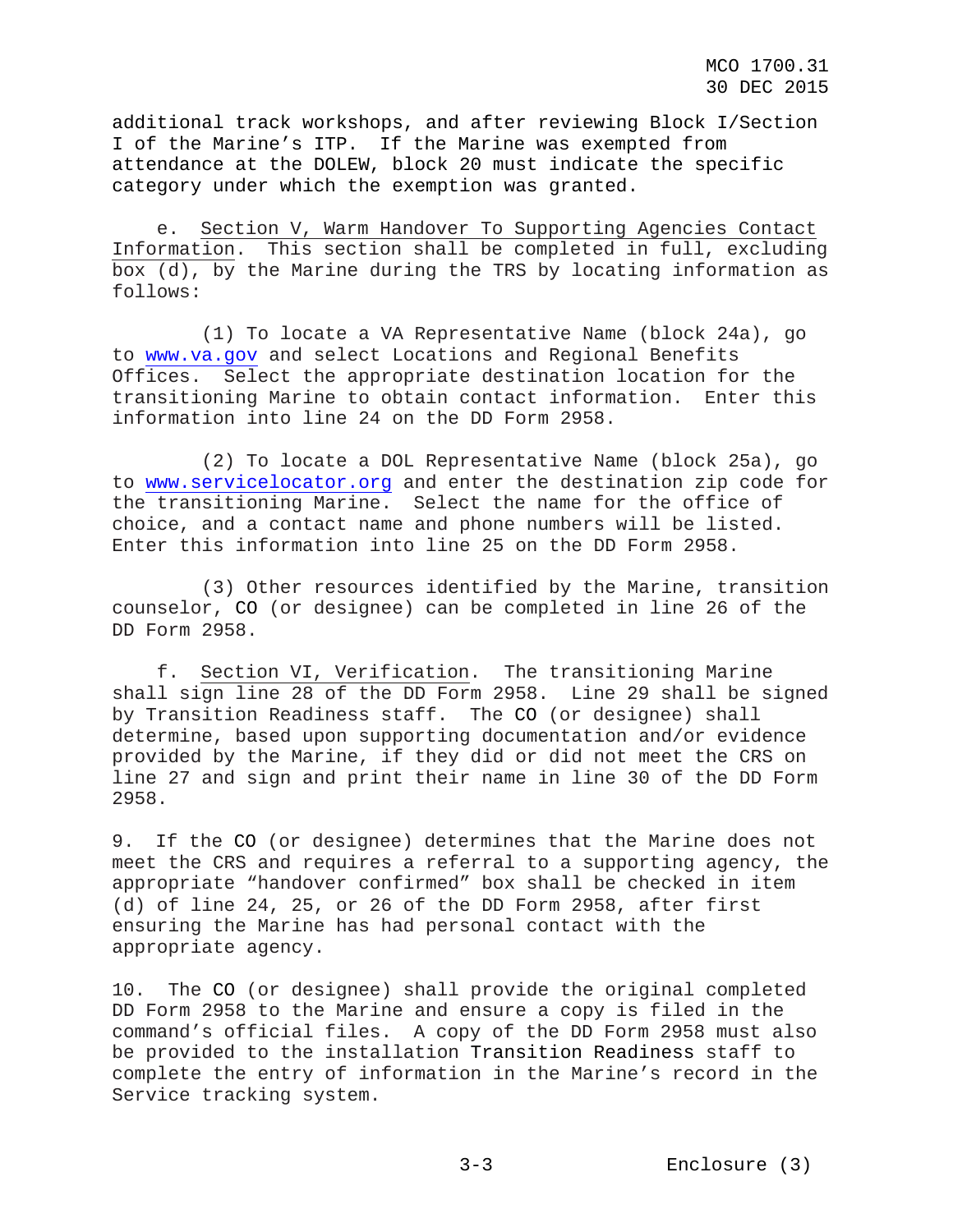MCO 1700.31 30 DEC 2015

11. Eligible Marines in remote/isolated locations will have the aforementioned data forwarded to their parent unit UTC for liaison and transmission to the nearest or servicing Marine Corps installation P&PD staff for their appropriate submission.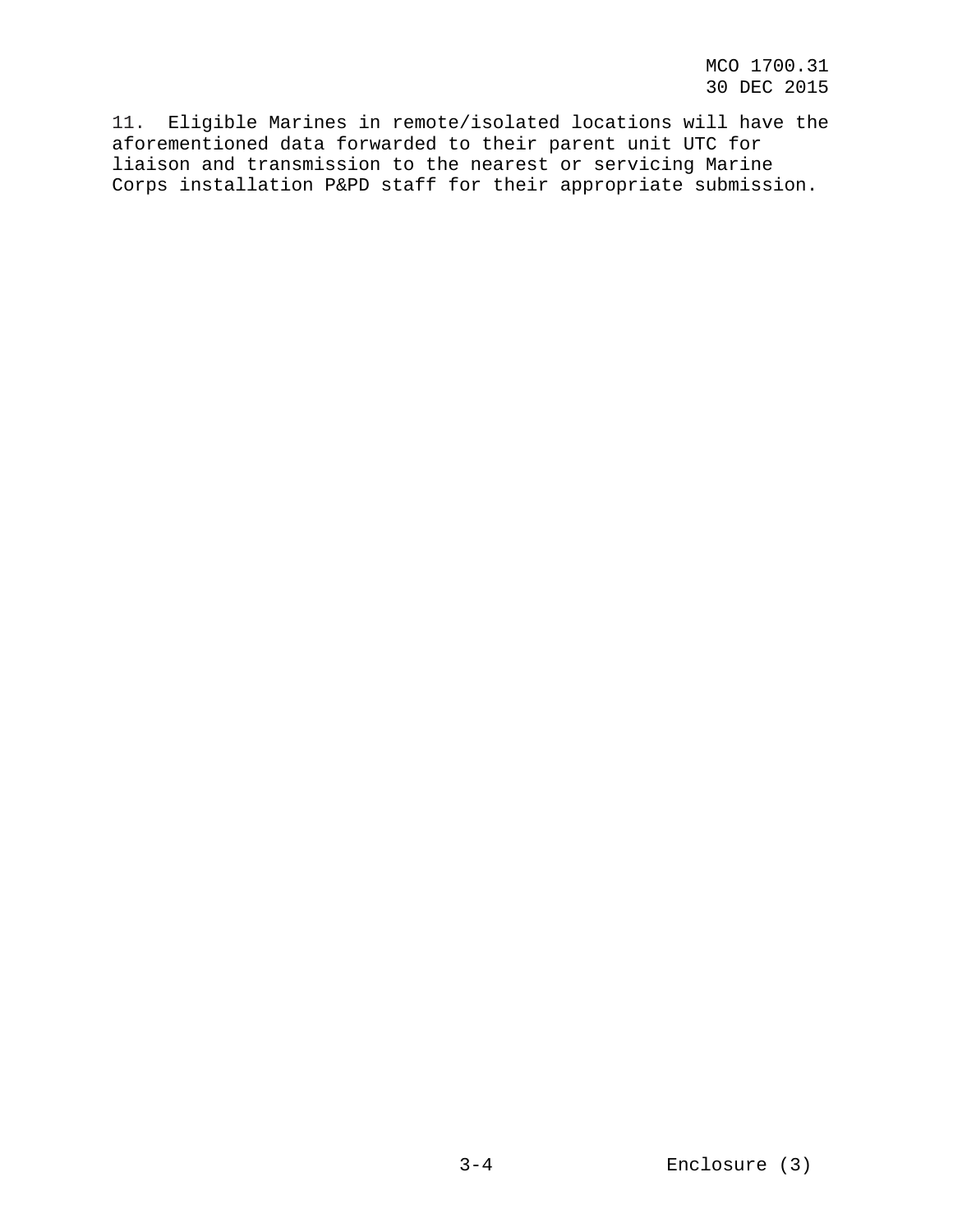### Virtual Curriculum

1. The preferred method of delivery for the TRS is required when a servicing installation exists within a reasonable commuting distance of a Marines duty assignment or RC Marines residence/Reserve Training Center.

2. Virtual Curriculum is available on Joint Knowledge Online (JKO) for all mandatory modules of the TRS and limited nonmandatory modules of the TRS for the attainment of CRS as established by this Order. This delivery method is intended to support eligible Marines otherwise unable to accomplish installation based delivery. The JKO information is located at [https://jkodirect.jten.mil/Atlas2/faces/page/login/Login.seam?OR](https://jkodirect.jten.mil/Atlas2/faces/page/login/Login.seam?ORG=JKO&cid=624119) [G=JKO&cid=624119.](https://jkodirect.jten.mil/Atlas2/faces/page/login/Login.seam?ORG=JKO&cid=624119) This curriculum supports:

a. Eligible Marines in remote and isolated locations (reasonable commuting distance for this purpose is defined as 100 miles or 3 hours of driving distance).

b. Eligible Marines with unanticipated/rapid, and/or short notice separations (i.e., specialized populations such as In Hands of Civilian Authority, In Hands of Foreign Authority or Prisoners, etc.).

c. Spouses of eligible Marines electing not to attend TRS in person.

d. Wounded, ill, and injured recovering Marines likely to transition from AD and that are within 180 days of separation or retirement.

3. COs, with guidance from P&PD staff, if necessary, shall determine when Marines are eligible to complete mandatory transition requirements through JKO.

4. Marines completing the Virtual Curriculum for mandatory components shall retain completion certificates and provide appropriate documentation to the nearest P&PD staff for review prior to Capstone if appropriate per enclosure (3).

5. Virtual Curriculum Transition Readiness reporting is provided in enclosure (4).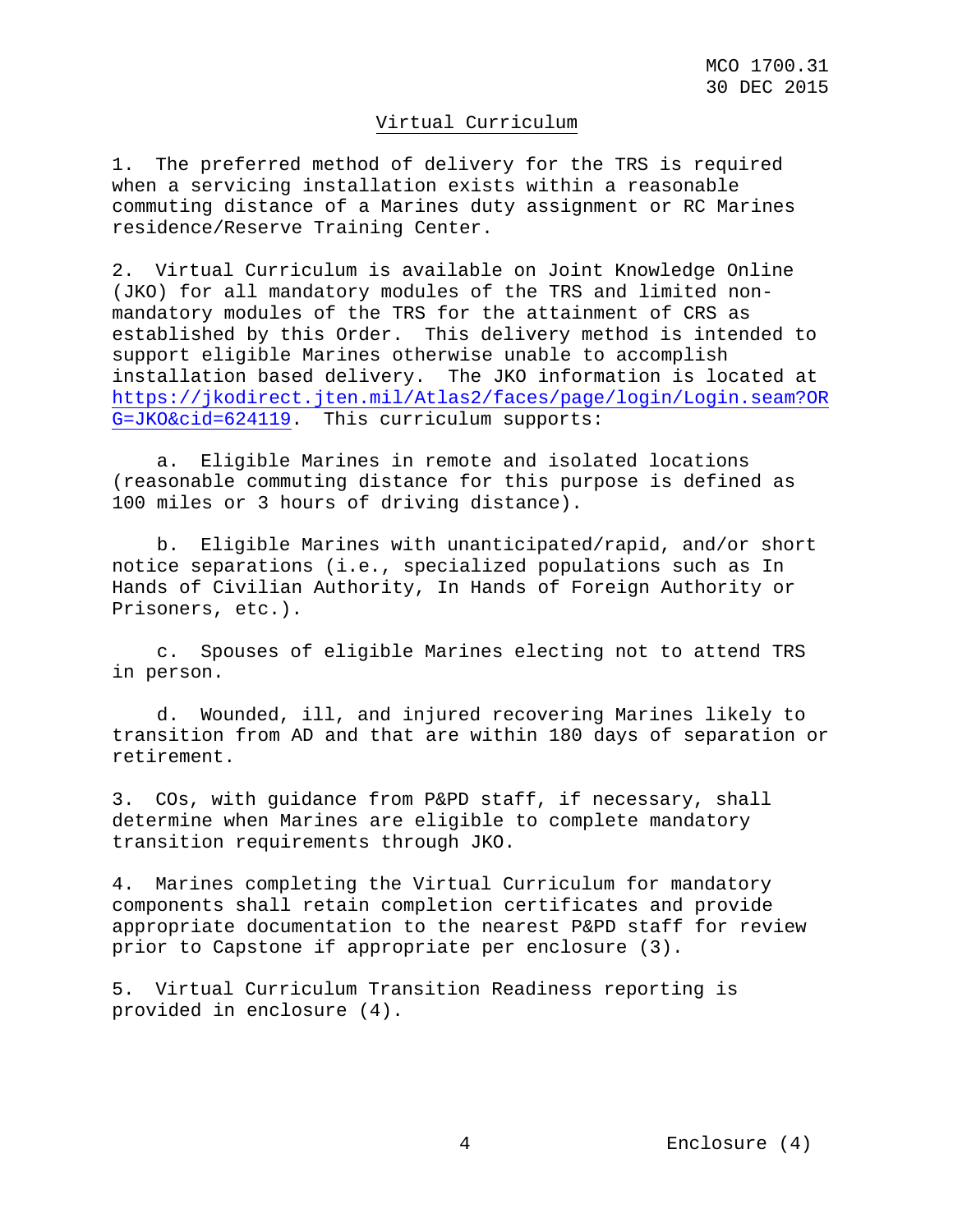## Transition Readiness Reporting

1. The following data shall be submitted and collected in the Defense Manpower Data Center (DMDC) and Department of Defense Transition Assistance Program (DoDTAP) for Mangers and Counselors [\(www.dmdc.osd.mil/tacl\)](http://www.dmdc.osd.mil/tacl):

a. Attendance at all mandatory transition classes.

- b. DD Form 2648/-1 data.
- c. DD Form 2958 data.
- d. Attendance at all optional tracks.
- e. Attendance at all transition readiness classes.

2. Per paragraph 3b(2)g of this Order, HQMC (MF) developed reporting requirements will be submitted and collected via the HQMC (MF) SharePoint P&PD reporting portal on a monthly basis.

3. Eligible Marines in remote/isolated locations will have the aforementioned data forwarded to their parent unit UTC for liaison and transmission to the nearest or servicing Marine Corps installation Transition Readiness staff for their appropriate submission.

4. Completed Virtual Curriculum modules will be automatically uploaded into DMDC/DoDTAP for Mangers and Counselors.

5. Reserve Component

a. RC Marines serving 180 continuous days or more on AD, as in the performance of mobilization or ADOS orders, will have their data reported through their orders sponsor/gaining force command to the nearest or servicing Marine Corps installation Transition Readiness staff for their appropriate submission.

b. Eligible AD and RC Marines serving in Marine Forces Reserve (MARFORRES) units/detachments/inspector-instructors/AD support will have their data forwarded to the MARFORRES Marine and Family Services Director for processing to direct servicing Transition Readiness staff at Camp Lejeune and Camp Pendleton for their appropriate submission.

5 Enclosure (5)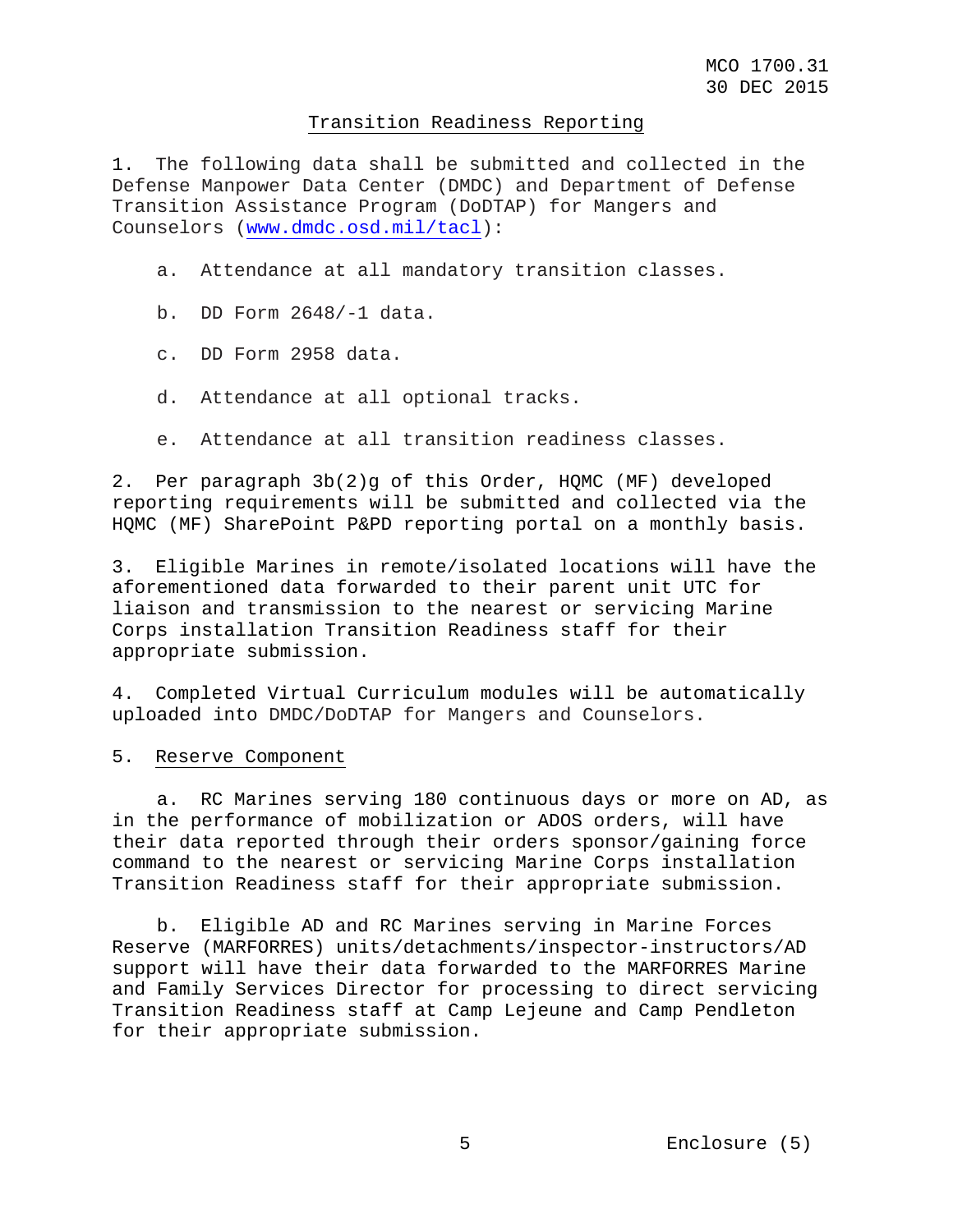Transition Readiness Seminar (TRS) Delivery Model

1. HQMC (MF) shall develop a standard TRS delivery model that includes all required modules and prerequisites.

2. All installation Transition Readiness staff shall ensure delivery of the standard TRS delivery model. Additional instruction can be added as time permits and as authorized by HQMC (MF).

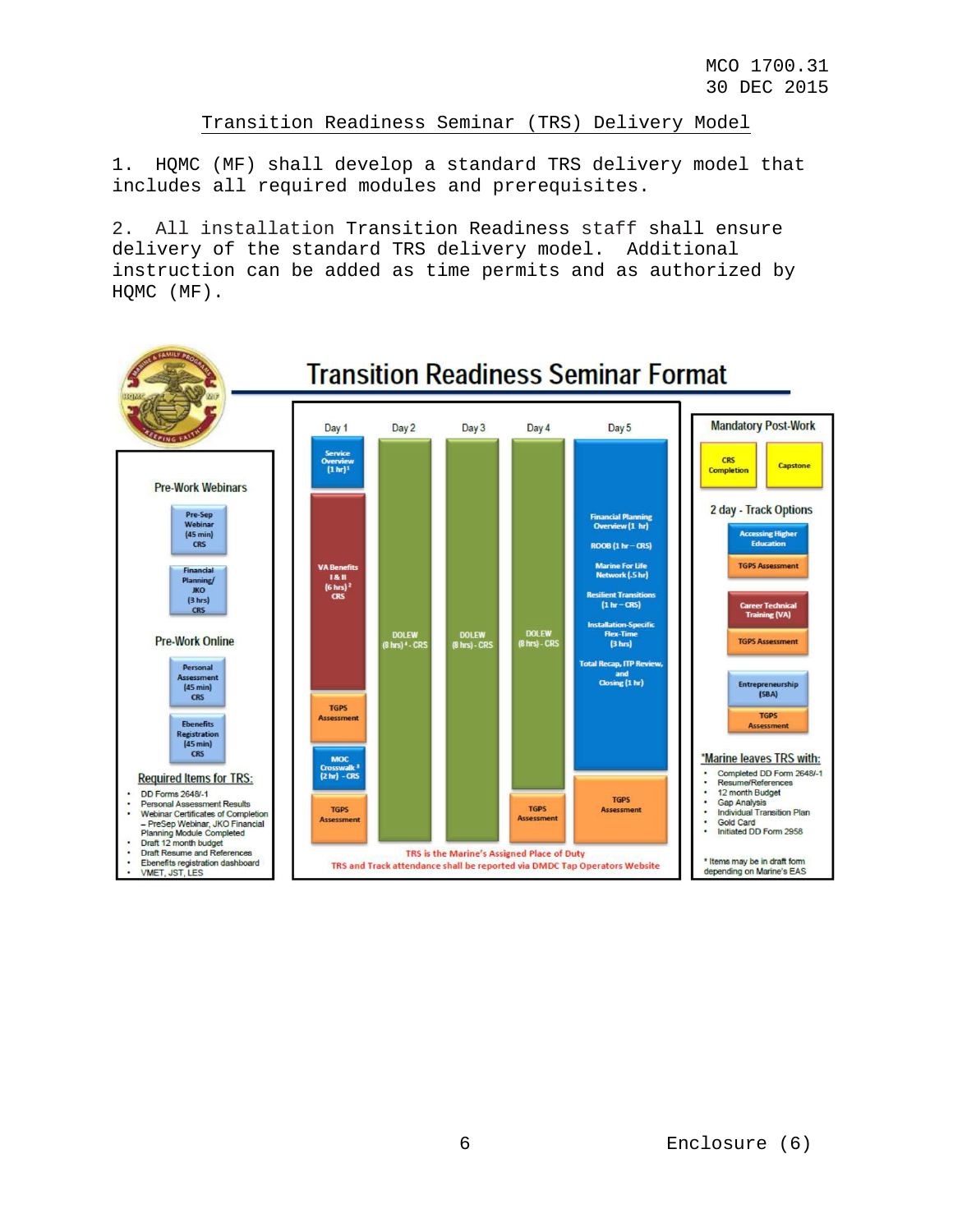#### Personal Readiness Seminar (PRS)

1. Marine Corps installations shall deliver the PRS to all incoming AD Marines upon check-in but NLT 90 days at their First Permanent Duty Station (FPDS). RC Marines may attend PRS during their check-in process to Military Occupation Specialty (MOS) schools aboard Marine Corps installations as scheduling permits. PRS is also available for RC Marines in transit from initial MOS Training to their assigned HTC.

2. The PRS is a four-hour classroom presentation that covers two main topics: an overview of the M4LC model, including P&PD programs and services; and introductory personal finance topics.

3. Marines arriving at their FPDS shall register for PRS during the mandatory check-in process.

4. There are two action points in the M4LC where Marines devote specific time and effort to career readiness preparations; PRS and TRS.

5. Marines complete the following pre-work requirement at their FPDS:

a. Registration for a DS-logon to gain access to e-benefits portal.

b. Registration and completion of Kuder Journey assessment.

6. Marines must bring a copy of their e-benefits dashboard and Kuder Journey assessment results to the PRS.

7. The Transition Readiness staff will initiate a DD Form 2958 for each Marine via the DMDC/DoDTAP Transition Assistance Program for Mangers and Counselors web service capability and record completion of items number 9 (registration for ebenefits), number 13, (completed an assessment tool to identify personal leanings and interest regarding career selection), and number 16a (completed an assessment tool to identify aptitudes, interests, strengths, or skills).

8. Attendance at PRS will be tracked via the DMDC/DoDTAP web service capability through a session titled FPDS and in MCTFS through the entry of a PRS code.

9. Marines will be introduced to the Individual Development Plan (IDP) during the PRS.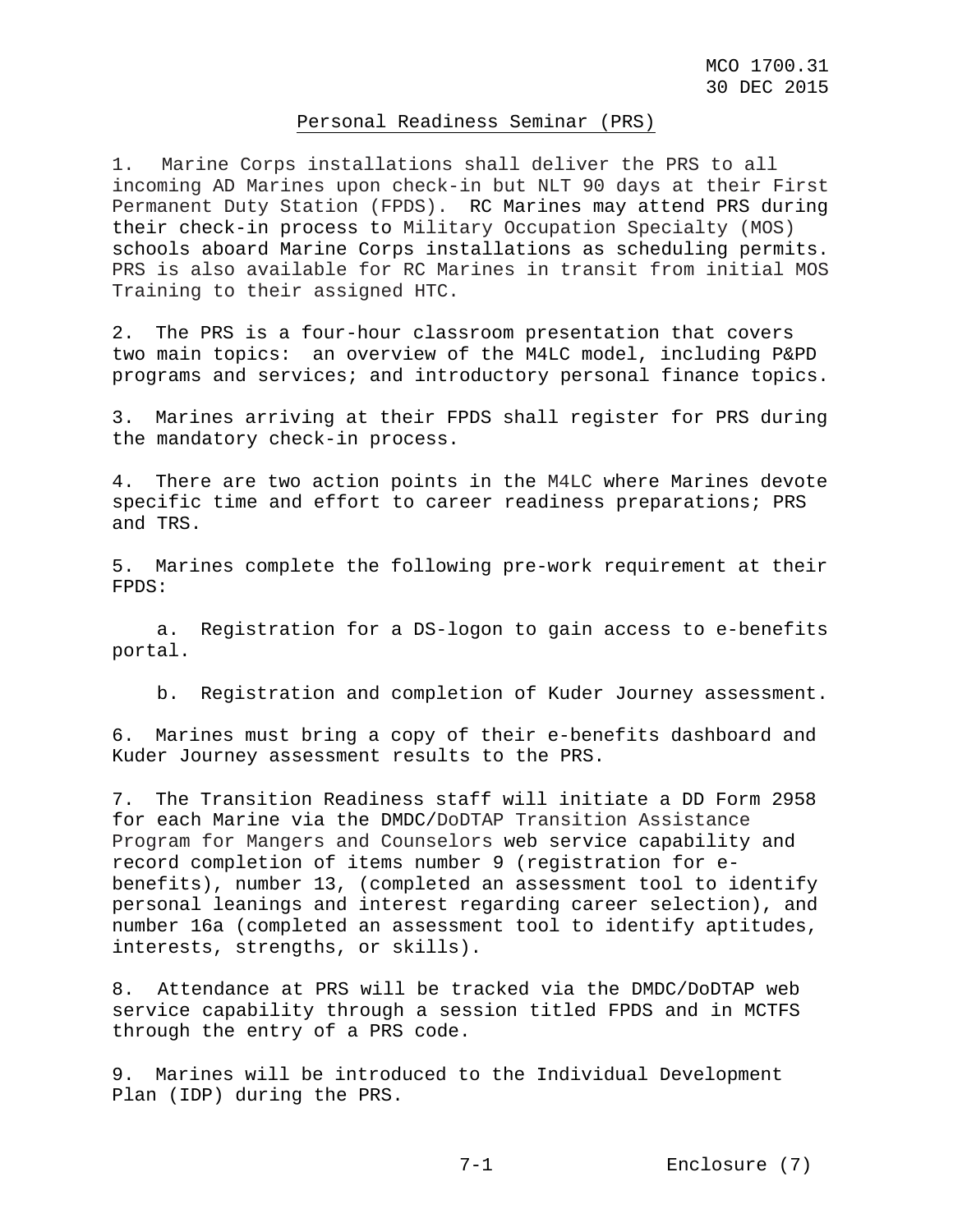MCO 1700.31 30 DEC 2015

10. The completed financial pre/post-test documents will be electronically submitted by the installation Transition Readiness staff via e-mail to [HQMC\\_PPD@usmc.mil](mailto:HQMC_PPD@usmc.mil) within 36 hours of seminar completion.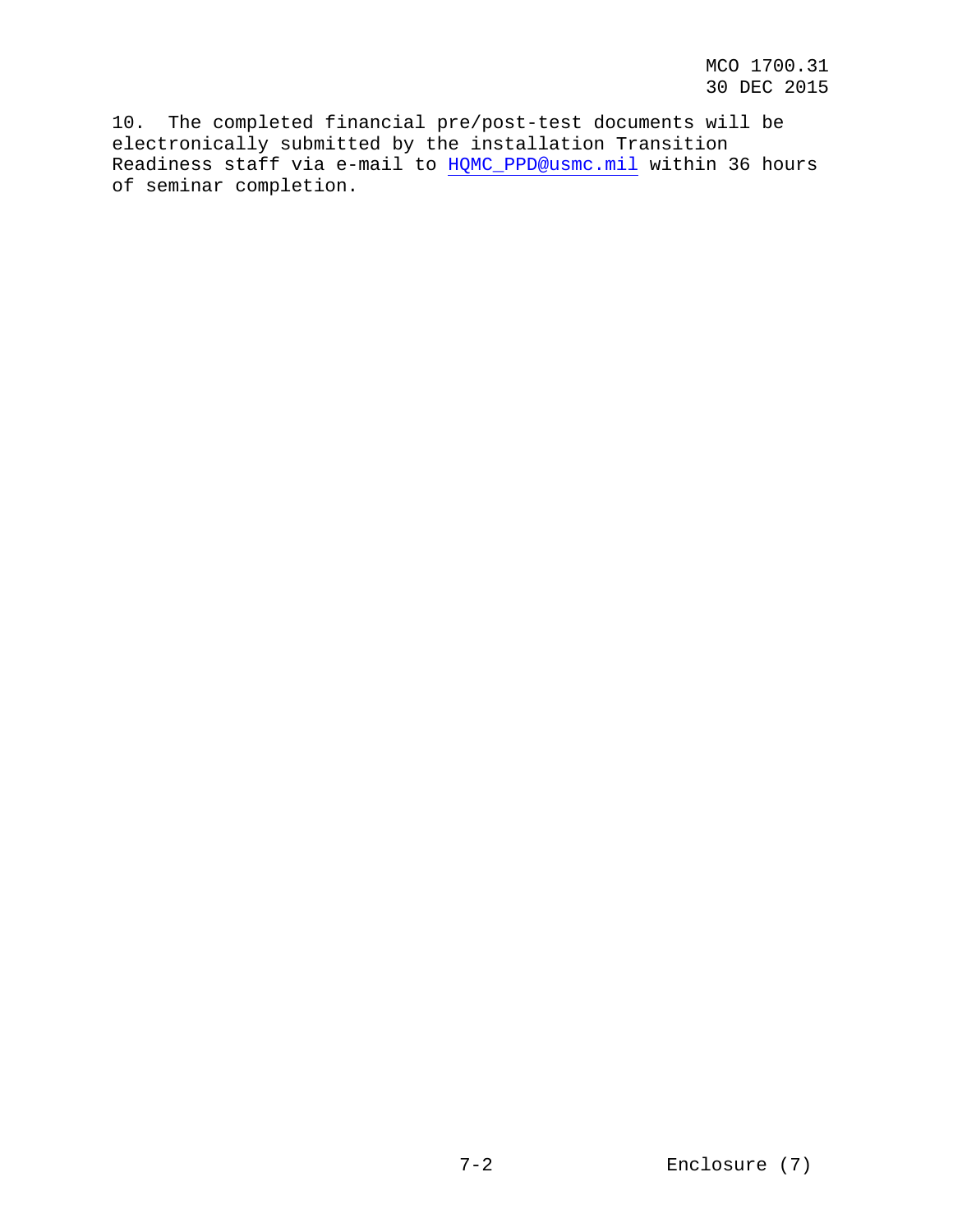## Your Readiness Course

1. Your Readiness is an interactive online course through MarineNet covering four main topics: the reenlistment process, the transition process, developing the individual transition plan, and available resources to support Marines throughout their careers.

2. Your Readiness is available to take separately as a module of the Leading Marines distance education program which satisfies the Professional Military Education requirement and is required for promotion to the rank of Lance Corporal.

3. All Marines should familiarize themselves with the content of this course. Enlisted Marines are recommended to have completed the course prior to their first interview with their career planner.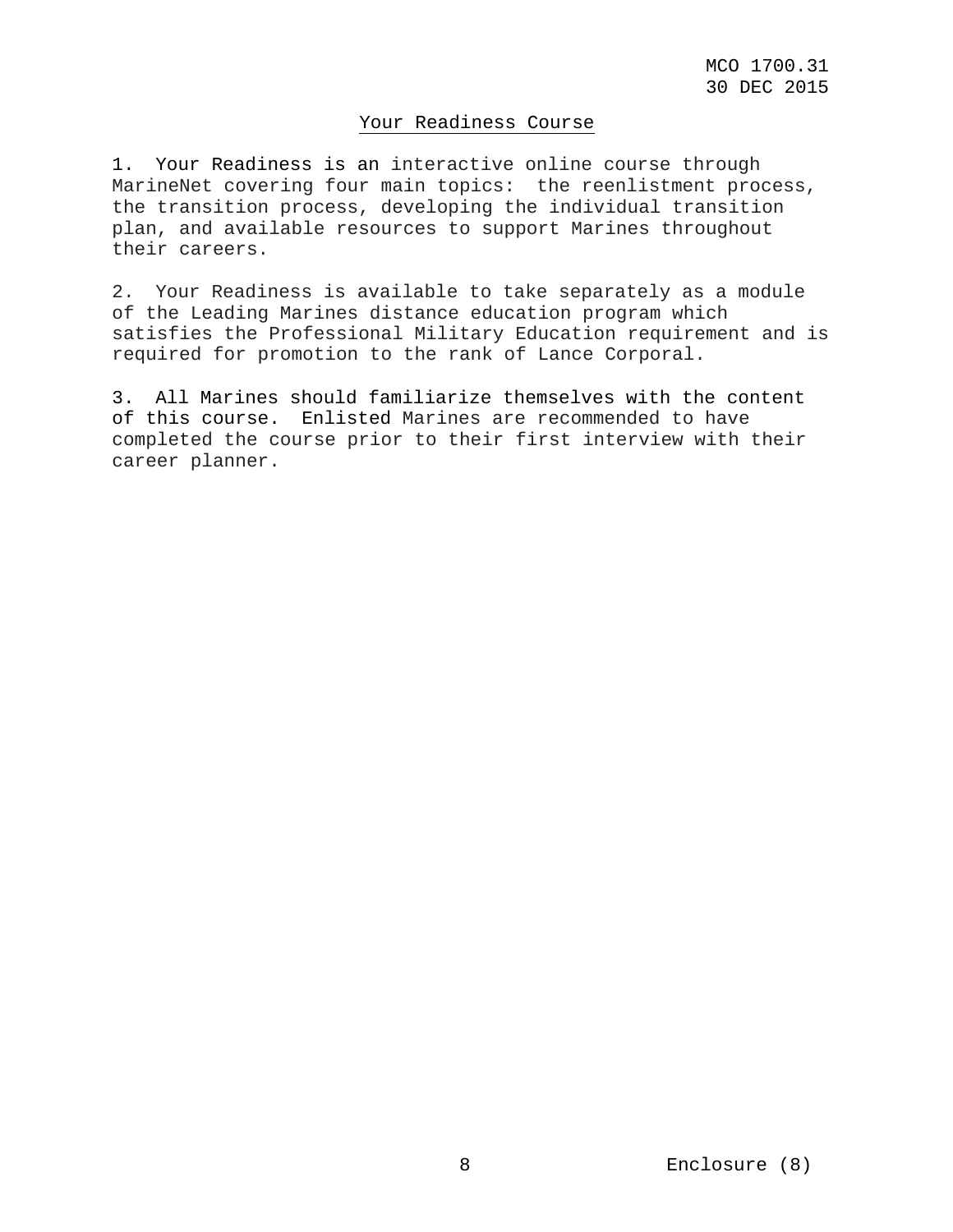## Key Terminology and Definitions

Accessing Higher Education "Track". A 2-day seminar facilitated by P&PD staff which guides the Marine through the variety of decisions involved in choosing a college, degree program, the admissions process and funding options. The expected outcome is a Marine will have created a customized plan for a successful transition to a higher education institution.

Action Points. A set of touch points during the Marine's career when goals and plans are developed, reviewed, and updated to reflect changes in skillsets or priorities. The Marine Corps has defined eight touch points, with special emphasis on the first and last points. The action points are: First Permanent duty station, Re-enlistment, Promotion, Deployment/Redeployment, Mobilization/Demobilization, Change of Duty Station, Major Life Events, and Retirement/Separation.

Career and Technical Training "Track". A 2-day seminar facilitated by the Department of VA designed for individuals interested in obtaining training in a trade or technical field in order to obtain a job. Similar to the Accessing Higher Education Track, this course guides Marines through choosing a career path and evaluating their needs such as comparison of institutions, requirements and eligibility for certification, licensure, apprenticeships, to create an individual plan for success.

Career Readiness Standards (CRS). A set of common and specific activities and associated relevant deliverables (documentation within the last 12 months) that demonstrate the Marine is prepared to transition effectively and pursue post-separation higher education, career technical training, and/or civilian employment goals.

Capstone. The culmination of the transition process occurs NLT 90 days preceding anticipated separation, retirement, demobilization or deactivation. Using the DD Form 2958, the CO (or designee), as scheduled by their UTC, personally interviews each separating Marine to determine if the Marine has met CRS, has a viable plan to transition from military to civilian life, and has been extended the opportunity to be connected with external agencies that offer additional assistance.

Continuum of Military Service Opportunity Counseling. Counseling that provides information to AD Marines on the procedures for and advantages of affiliating with the Selected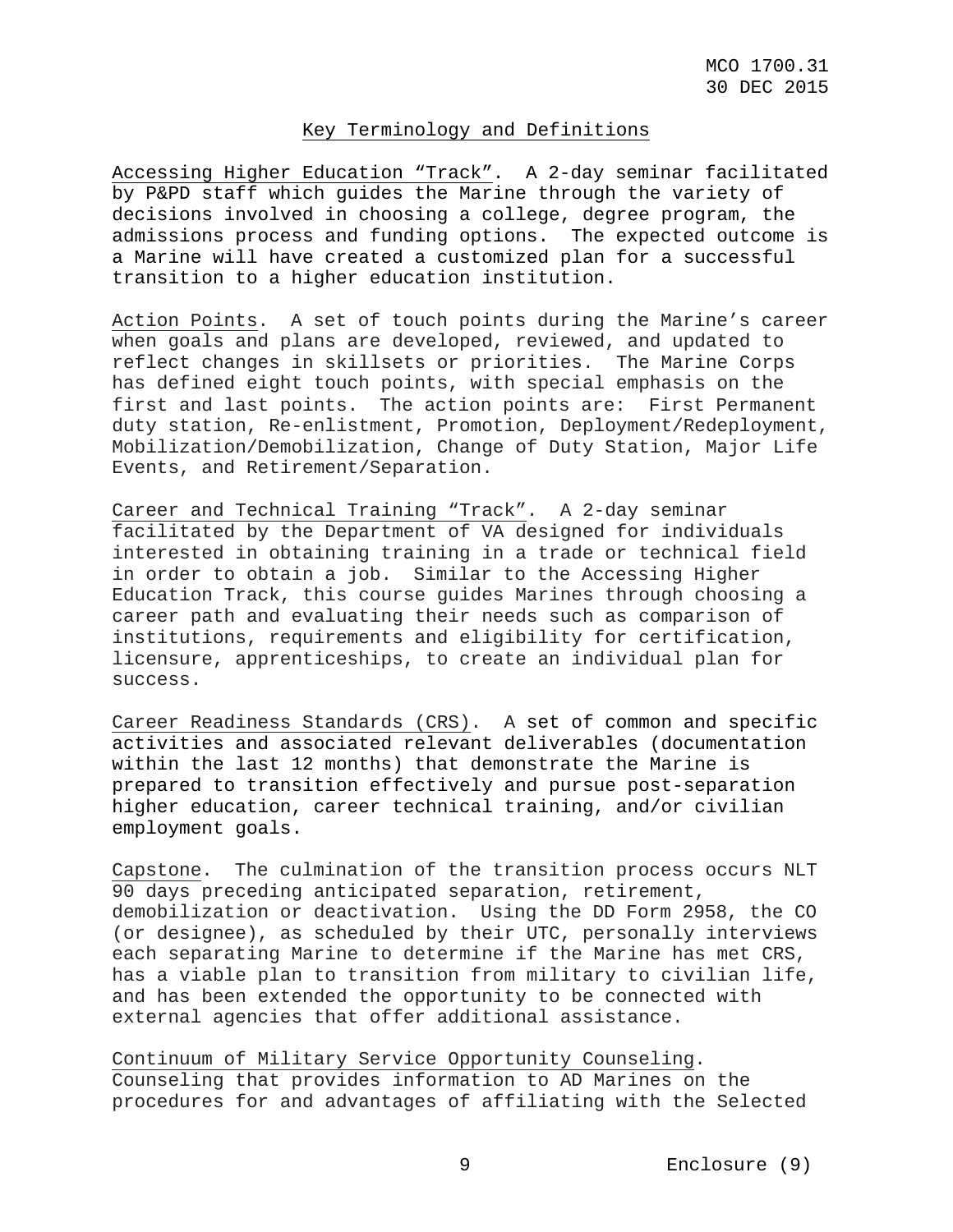Reserve, pursuant to section 1142 of Title 10, United States Code. This brief is delivered via the Reserve Opportunities and Obligations Brief.

Department of Labor Employment Workshop (DOLEW). A workshop facilitated by the DOL, which provides Marines with critical job search skills and tools for today's current labor market to include resume writing, interviewing techniques, access to labor market information, and secure employment opportunities based on military experience and training.

DOL American Job Centers. Centers run by the State Workforce Agencies that provide veterans with enhanced intensive services through an array of career and supportive services.

DOL Gold Card. A DOL program that provides 6 months of priority services for post 9/11 veterans at any DOL American Job Center, including all DOL-funded employment and training programs, case management, skills assessment and interest surveys, career guidance, and job search assistance.

E-benefits. A central portal for Veterans, Marines, and their families to research, find, access, and manage their benefits and personal information; also provides access to the Veteran[s](http://www.ebenefits.va.gov/) [Employment Center; found at www.ebenefits.va.gov.](http://www.ebenefits.va.gov/)

Eligibility. Refers to all AD and RC Marines and their families, who are separating, retiring, deactivating, or demobilizing who have completed a minimum of 180 days or more of continuous AD. Transition services are available for 180 days after separation or retirement.

Entrepreneurship "Track". Also referred to as "Boots 2 Business" is a 2-day seminar facilitated by the SBA for Marines interested in pursuing self-employment in the private or nonprofit sector. This course will teach Marines about the challenges faced by entrepreneurs, the benefits and realities of entrepreneurship, and the steps toward business ownership.

Individual Development Plan (IDP). A written plan designed to meet particular goals for individual career development that are aligned with the eligible Marine's mission and organizational operations. Marines will be introduced to the IDP during PRS training.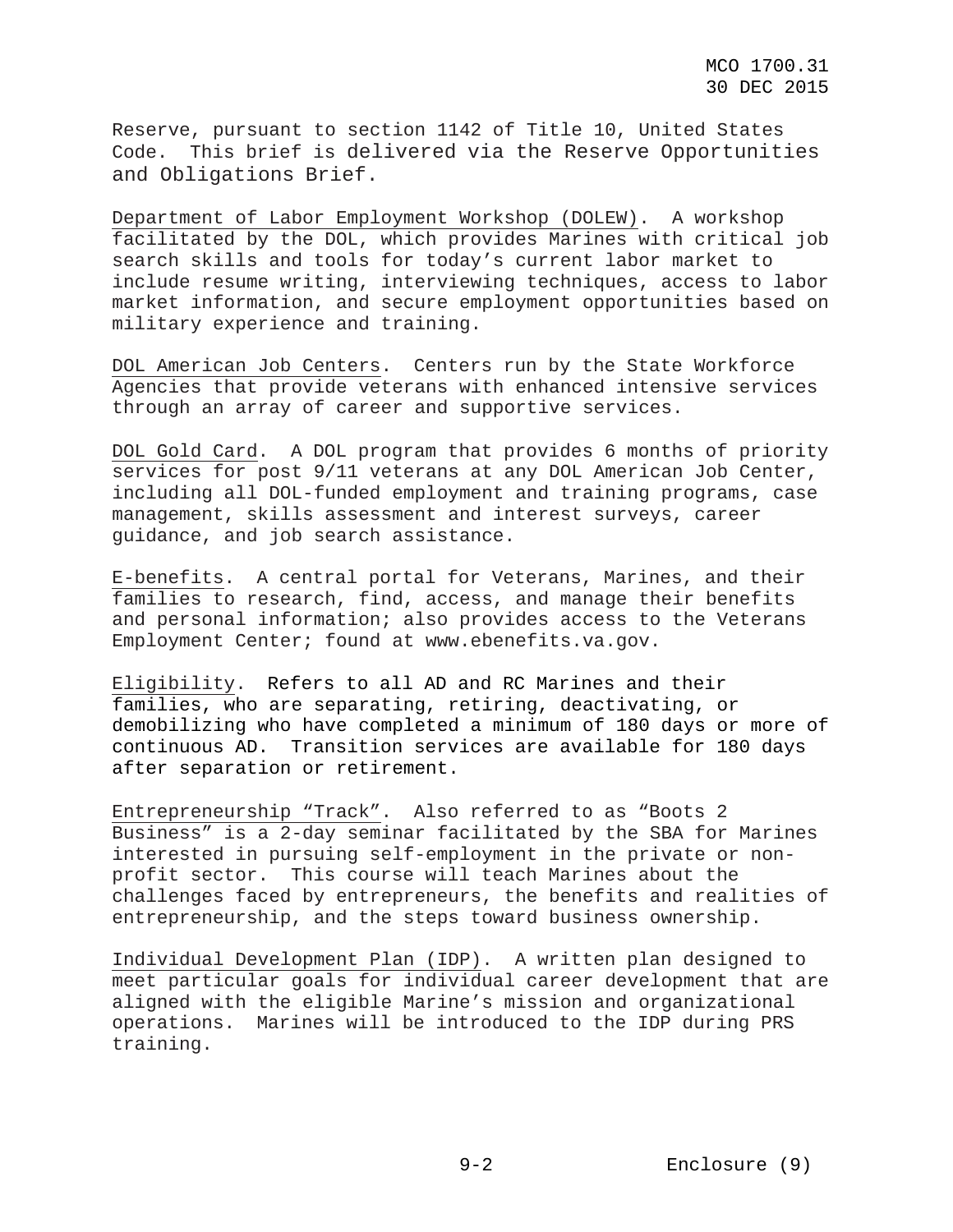Individual Transition Plan (ITP). The Marine's plan for outlining education, training, and employment objectives to assist with a successful transition to the civilian environment.

ITP Review. A component of TRS where P&PD Staff explain the purpose, use, function, and responsibilities associated with the ITP. Eligible Marines must produce evidence of this document before separation, retirement, demobilization or deactivation from AD.

Marine For Life Cycle (M4LC). Transition Readiness is a process that occurs across the M4LC, not an event that occurs at a single point in time. The M4LC concept allows Marines to gain awareness of career readiness preparations at the beginning of their military career and at various action points throughout their career.

Military Occupation Code (MOC) Crosswalk. A component of TRS that provides Marines with the opportunity to identify civilian occupations that aligns with their military experience and postseparation goals.

Personal Financial Planning for Transition. A component of TRS that provides Marines with skills to develop 12-month post separation budget. It also assists Marines in learning how to manage their own finances as civilians, both at home and in the workplace.

Personal Readiness Seminar (PRS). Four-hour Marine Corps workshop designed for Marines to attend after arrival at their first permanent duty station. Curriculum provides an overview of career and educational resources, as well as financial topics such as banking and financial services, savings and investments, living expenses, understanding debt, and service members' rights.

Resilient Transitions. A component of TRS that provides Marines with resources on transition related issues, including stress management, considerations for families, support systems, value of a mentor, and special issues, that eligible Marines and their families may encounter as they prepare for post-military life.

Reserve Opportunities and Obligation Brief. Federal law (Title 10, U.S. Code) mandates that separation Marines are educated on their opportunities for service in the Selected Reserve before leaving AD. The presentation of the Reserve Opportunities and Obligations Brief as part of TRS ensures that all eligible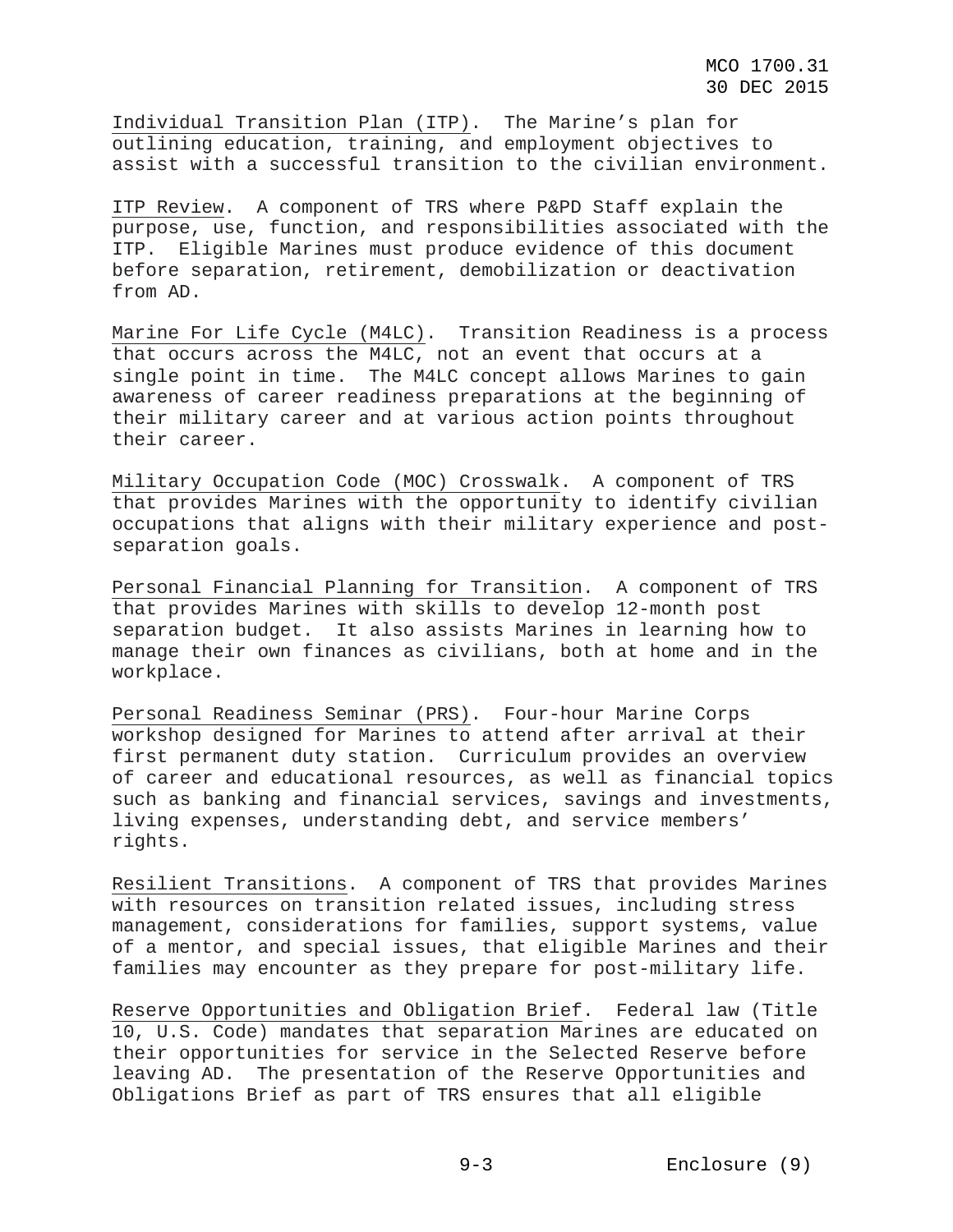Marines are provided information regarding procedures for and advantages of affiliation with the Selected Reserves.

Transition Assistance Program (TAP). OSD program to ensure Marines are career ready upon separation from AD; known as TRS by the Marine Corps.

Transition Goals, Plans, and Success (TGPS). A package of activities and curriculum specifically designed to provide eligible Marines with the targeted of knowledge skills, documentation and assistance required to meet the CRS before transition and enable a successful transition from AD to civilian life.

Transition Readiness Seminar (TRS). Marine Corps seminar which includes a mandatory standardized core curriculum to include Resilient Transitions, MOS Crosswalk, DOLEW, Department of VA Benefits, and Financial Planning.

Transition Readiness Staff. P&PD staff who assist and support Transition Readiness functions, i.e. Transition Readiness Managers, Specialists, Assistants, Advisors, Technicians, etc.; and other P&PD staff as directed by P&PD Branch Head.

Transition Readiness Program (TRP). Previously referred to as the Transition Assistance Program, this program now consists of the M4LC Transition Services, Career Services and Advising; and the TRS.

Transition Readiness Program Manager. Previously referred to as the Transition Assistance Program Manager.

Unit Transition Coordinator (UTC). UTCs, in coordination with installation P&PD staff, are Marines who are charged with the collateral duty to ensure Marines within their units meet all requirements for the TRP.

VA Benefits Briefings I and II (VA I and II). This briefing, facilitated by VA representatives, consists of two modules: VA I includes a four-hour brief providing the transitioning Service member with information on education, healthcare, compensation, life insurance, home loans and vocational rehabilitation and employment benefits. VA II is an additional two-hour brief which provides information related to VA healthcare and the VA disability compensation process. Service members also gain an understanding of how to navigate through the e-benefits portal.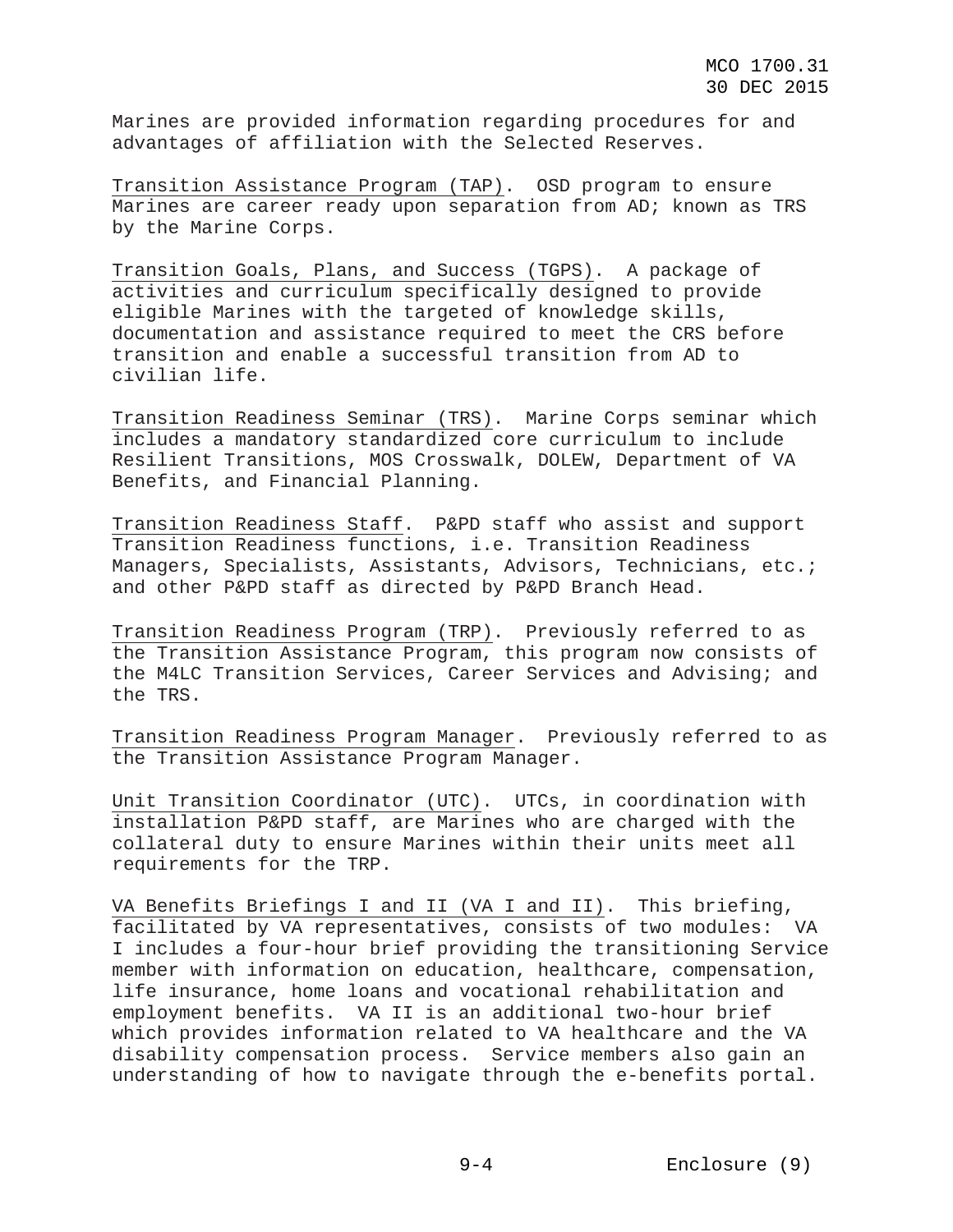Warm Handover. Part of the Capstone process that connects the Marine with appropriate interagency resources in DOL, VA and the community for additional post-transition assistance.

Your Readiness. This online training, accessed through MarineNet, provides an overview of P&PD services, the reenlistment process, transition process, developing the ITP, and an introduction to available resources and support provided at our installations. An element of "Leading Marines," it is required for promotion to Corporal.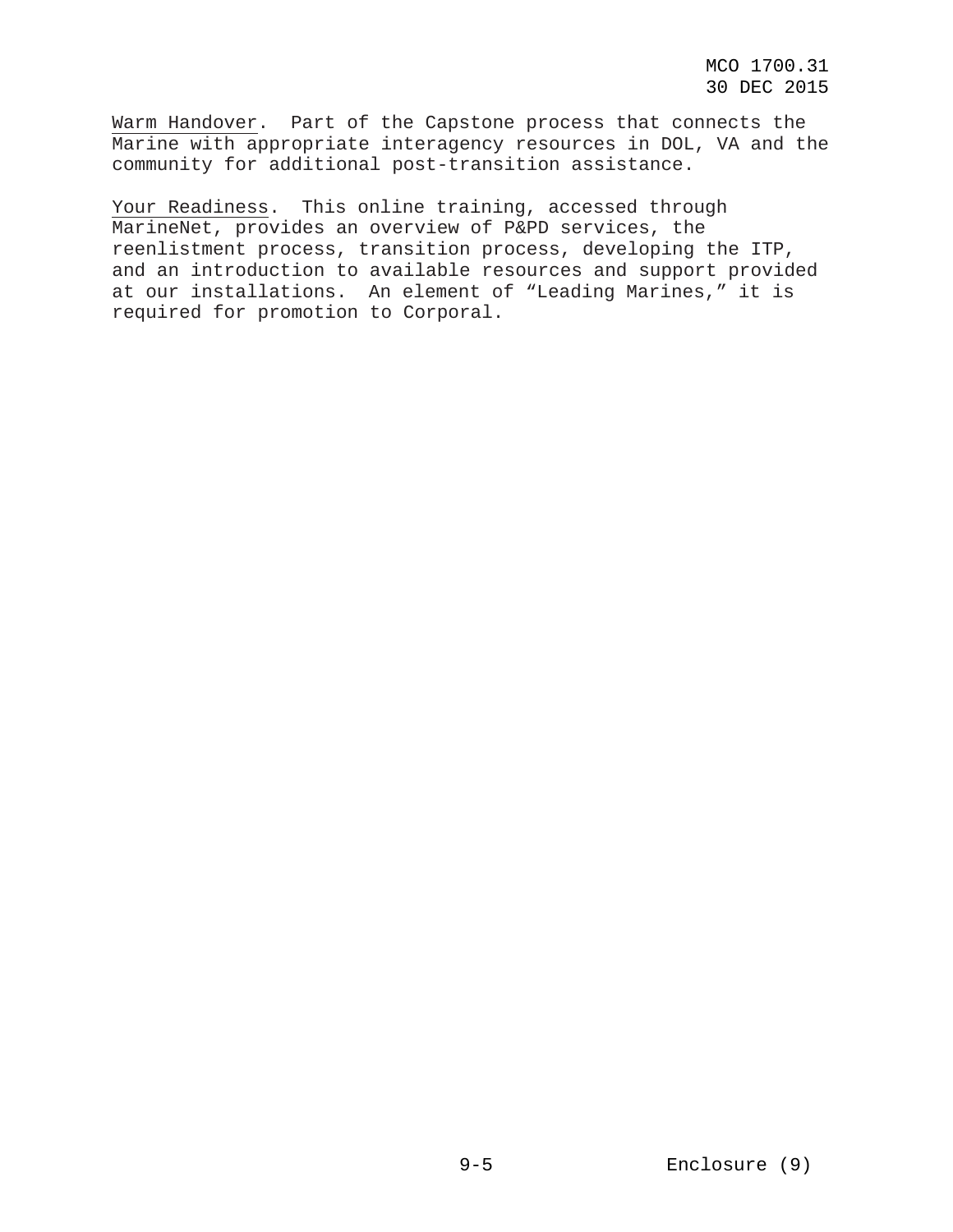SAMPLE DD FORM 2648 PRESEPERATION COUNSELING CHECKLIST, ACTIVE COMPONENT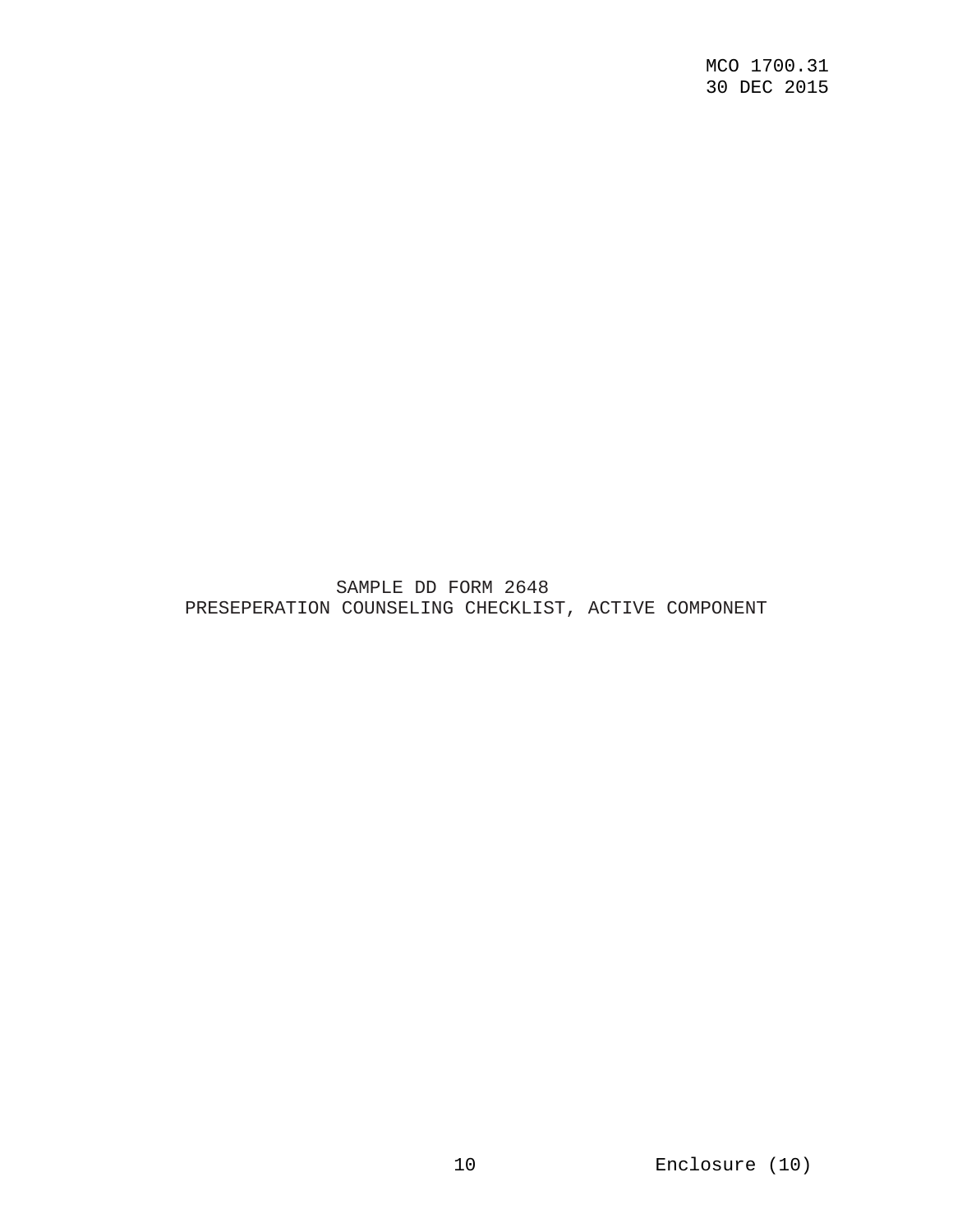SAMPLE DD FORM 2648-1 PRESEPARATION COUNSELING CHECKLIST, RESERVE COMPONENT